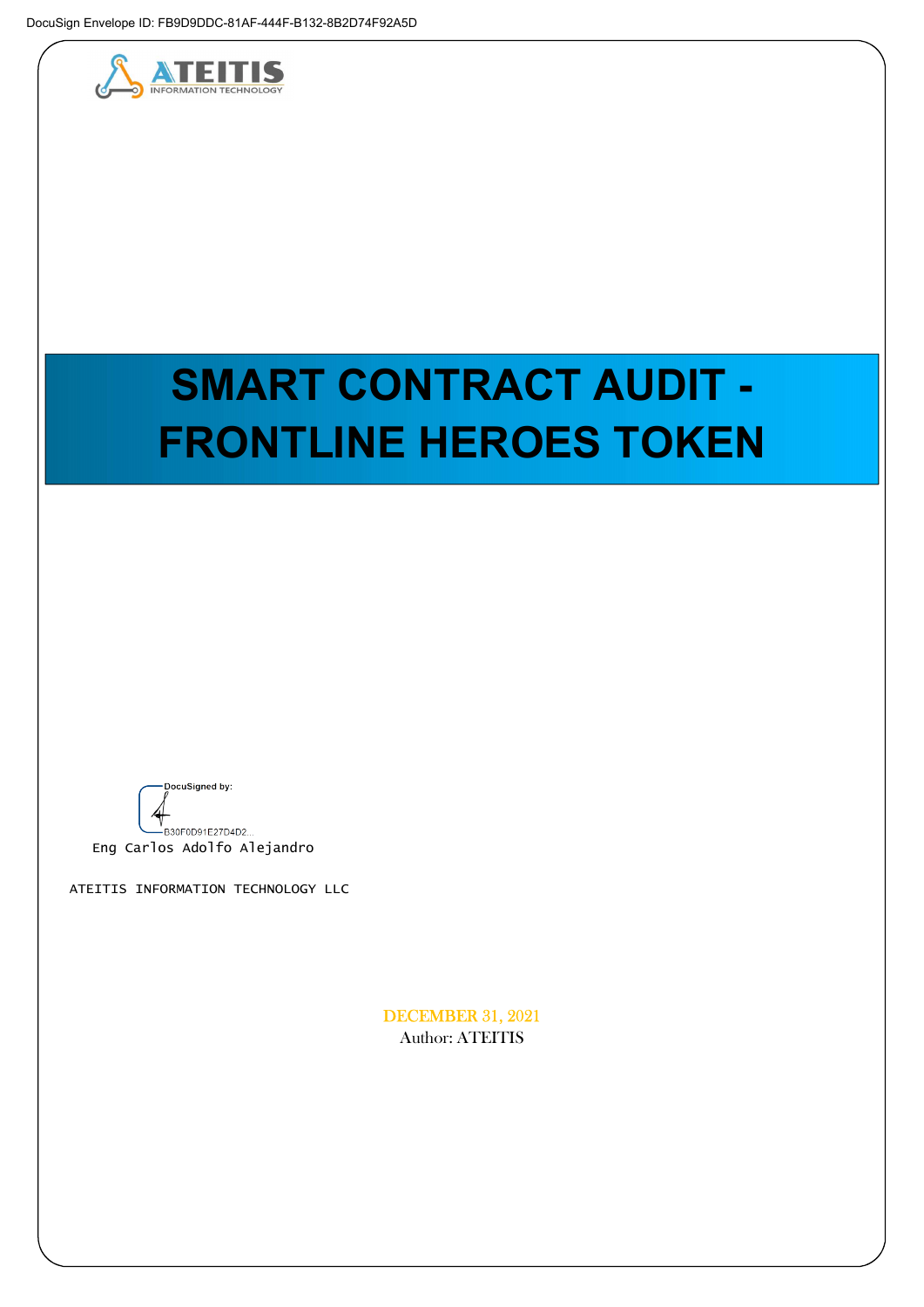

# Table of Contents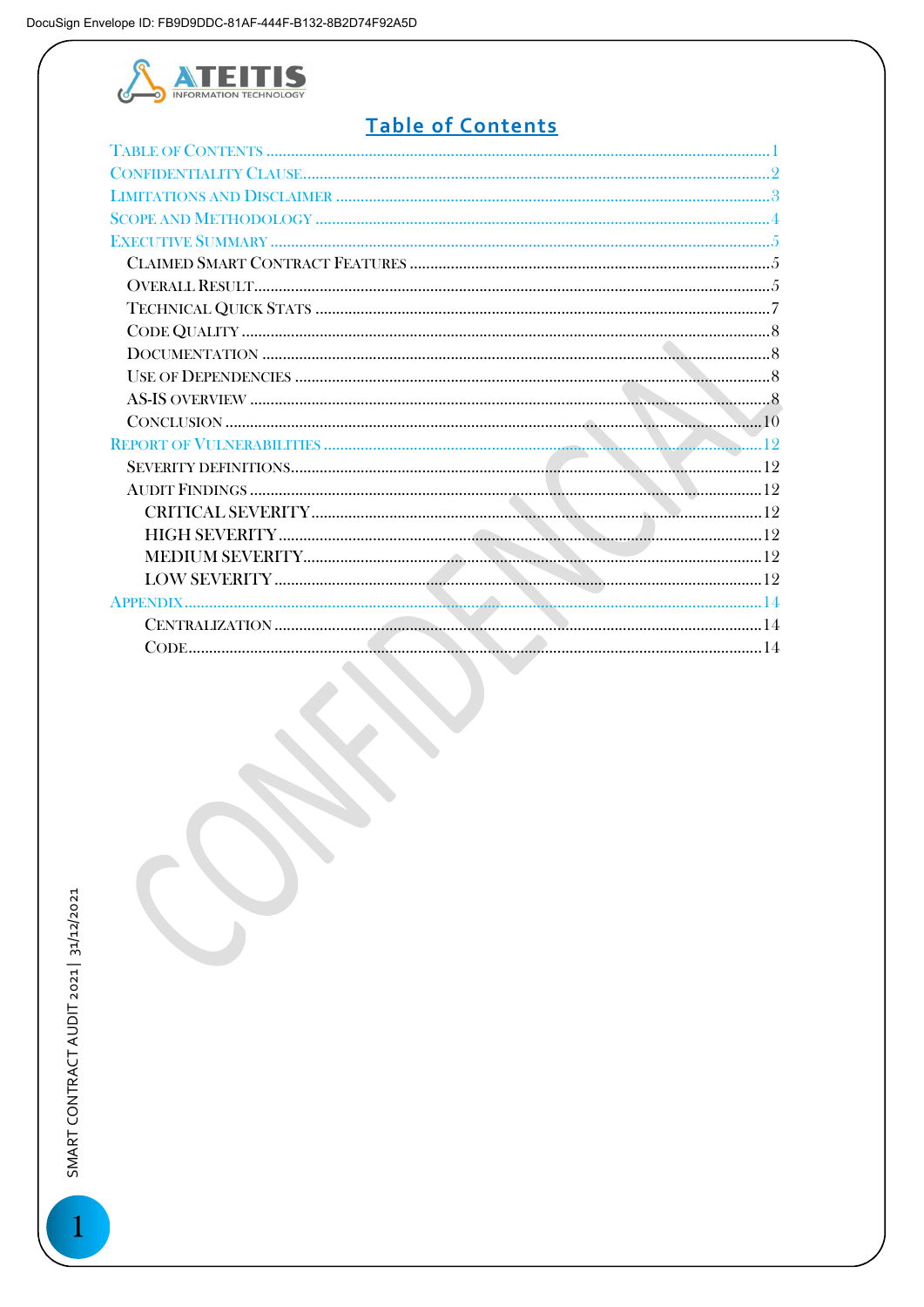

# Confidentiality Clause

The document is property of Frontline Heroes Token and includes information that is privileged, confidential and/or cannot be disclosed. If you are not an authorized recipient, please return this document to the owner mentioned above.

This is a security audit report document and may contain information that is confidential. It includes any potential vulnerabilities and malicious codes that can be used to exploit the software. This must be referred internally and should only be available to the public once the issues have been resolved.

The disclosure, distribution, copying or use of all or part of this document to any person other than the corresponding recipient is forbidden without prior written permission of Frontline Heroes Token.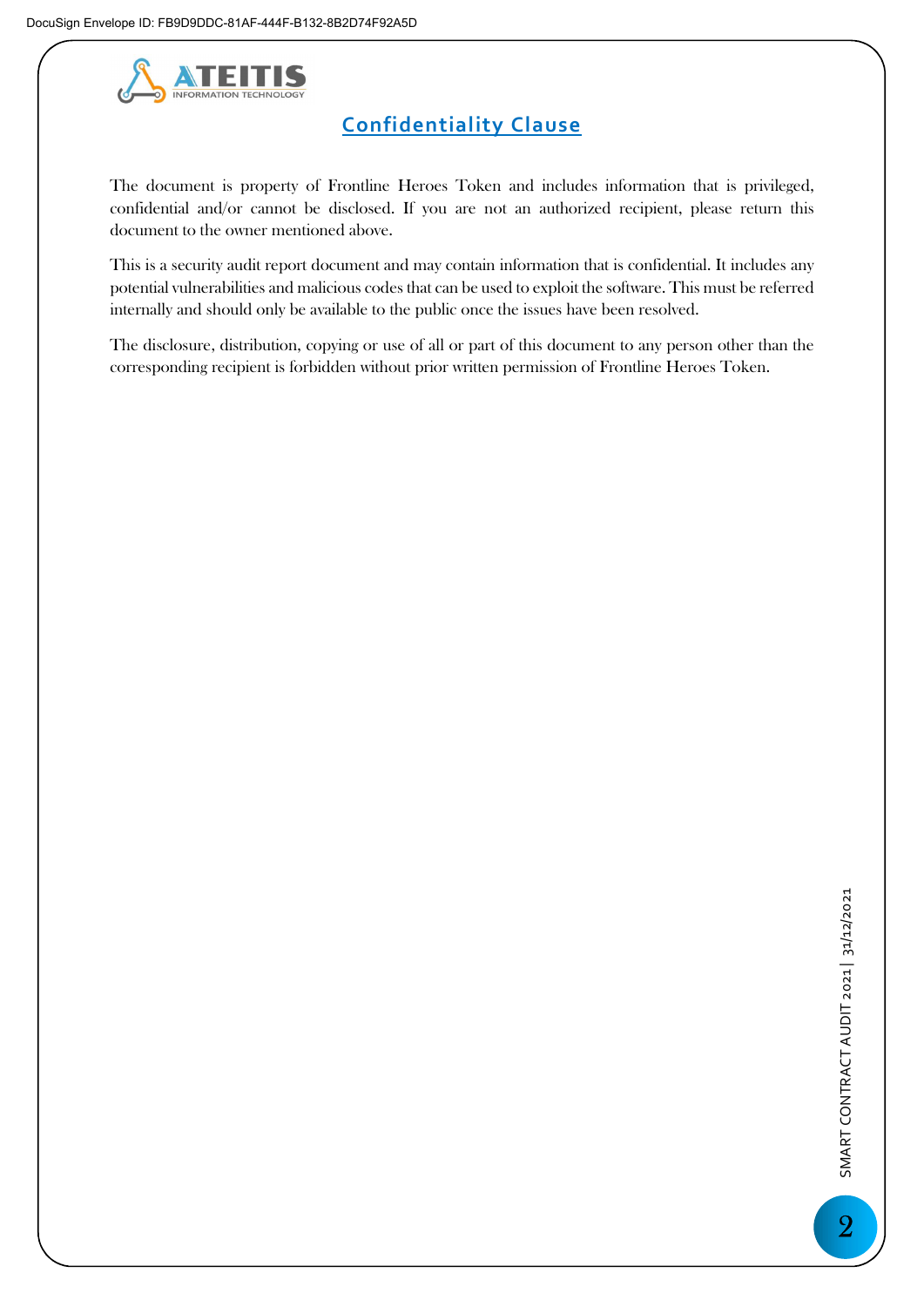

## Limitations and Disclaimer

Frontline Heroes Token is a standard BEP20 token smart contract. This audit only considers Frontline Heroes Token smart contracts and does not include any other smart contracts in the platform.

The observations or conclusions expressed in this document are the result of the analysis of the information obtained from the execution of technical tests performed on the set of devices identified as part of the selected sample, therefore:

- They are only applicable to the reviewed environment under the conditions discussed above, i.e. they are not applicable to other environments;
- There may be other vulnerabilities in addition to those currently detected related to the modification of the environment under analysis.

Throughout the evaluation process described in this document, the tests have been carried out only on the addressing defined in the aforementioned SCOPE, excluding intermediate elements not included in it.

This report presents all the findings regarding the audit performed on December 31, 2021.

The purpose of this audit was to cover the following:

- Ensure that all claimed functions exist and function correctly.
- Identify any security vulnerabilities that may be present in the smart contract.

ATEITIS INFORMATION TECHNOLOGY LLC team has analyzed this smart contract in accordance with the best industry practices at the date of this report, in relation to cybersecurity vulnerabilities and issues in smart contract source code, the details of which are disclosed in this report (Source Code); the Source Code compilation, deployment and functionality (performing the intended functions).

Due to the fact that the total number of test cases are unlimited, the audit makes no statements or warranties on security of the code. It also cannot be considered as a sufficient assessment regarding the utility and safety of the code, bugfree status or any other statements of the contract. It is important to consider that this report should not be relied upon alone. We also suggest conducting a bug bounty program to confirm the high level of security of this smart contract.

Smart contracts are deployed and executed on the blockchain platform. The platform, its programming language and other software related to the smart contract can have their own vulnerabilities that can lead to hacks. Therefore, the audit cannot guarantee explicit security of the audited smart contracts.

Investors Advice: the technical audit of the smart contract does not guarantee the ethical nature of the project. Any owner-controlled functions should be executed by the owner with responsibility. All investors/users are advised to do their due diligence before investing in the project.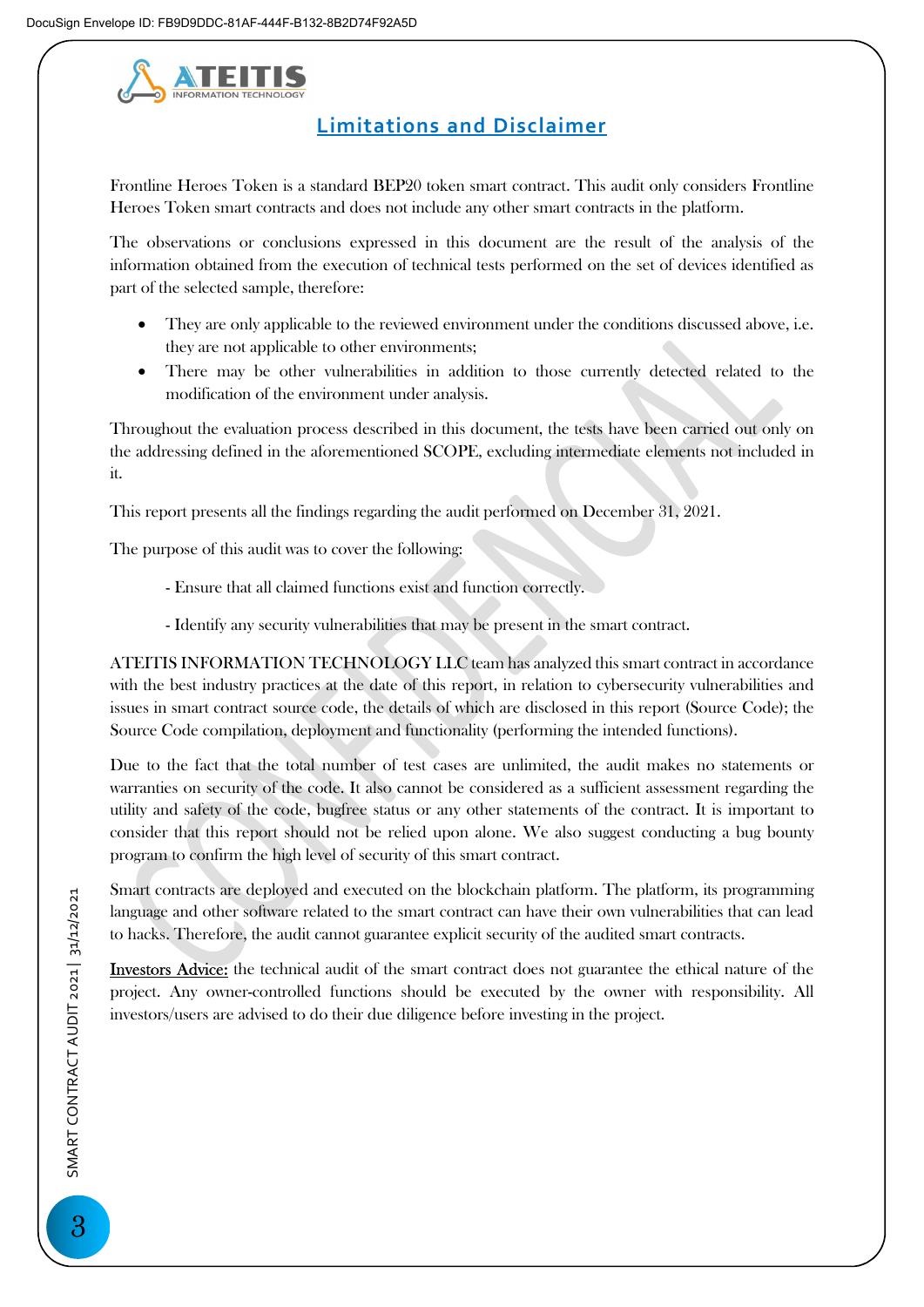

# Scope and Methodology

| <b>INFORMATION TECHNOL</b> |                                                                                                                                                                                                                                                                                                                                                                                                                                                                                                                                                                                                        |  |
|----------------------------|--------------------------------------------------------------------------------------------------------------------------------------------------------------------------------------------------------------------------------------------------------------------------------------------------------------------------------------------------------------------------------------------------------------------------------------------------------------------------------------------------------------------------------------------------------------------------------------------------------|--|
|                            | <b>Scope and Methodology</b>                                                                                                                                                                                                                                                                                                                                                                                                                                                                                                                                                                           |  |
| <b>Name</b>                | <b>Frontline Heroes Token</b>                                                                                                                                                                                                                                                                                                                                                                                                                                                                                                                                                                          |  |
| Platform                   | <b>BSC</b> / Solidity                                                                                                                                                                                                                                                                                                                                                                                                                                                                                                                                                                                  |  |
| File                       | FHT.sol                                                                                                                                                                                                                                                                                                                                                                                                                                                                                                                                                                                                |  |
| File MD5 Hash              | 7CA2328D7FFD371D393AF3945458DED1                                                                                                                                                                                                                                                                                                                                                                                                                                                                                                                                                                       |  |
| <b>Audit Date</b>          | December 31, 2021                                                                                                                                                                                                                                                                                                                                                                                                                                                                                                                                                                                      |  |
| Manual Code<br>Review      | he goals of our security audits are to improve the quality of systems we review We use the following<br>ethodology in our security audit process:<br>We look for any potential issues with code logic, error handling, protocol and header parsing,<br>cryptographic errors and random number generators. We also look for areas where more<br>defensive programming could reduce the risk of future mistakes and speed up future audits.<br>Although our primary focus is on the in-scope code, we examine dependency code and behavior<br>when it is relevant to a particular line of investigation. |  |
| Vulnerability<br>Analysis  | We look at the project's website to get a high level understanding of what functionality the<br>software under review provides. After that, we meet with the developers to gain an appreciation<br>of their vision of the software. We install and use the relevant software exploring the user                                                                                                                                                                                                                                                                                                        |  |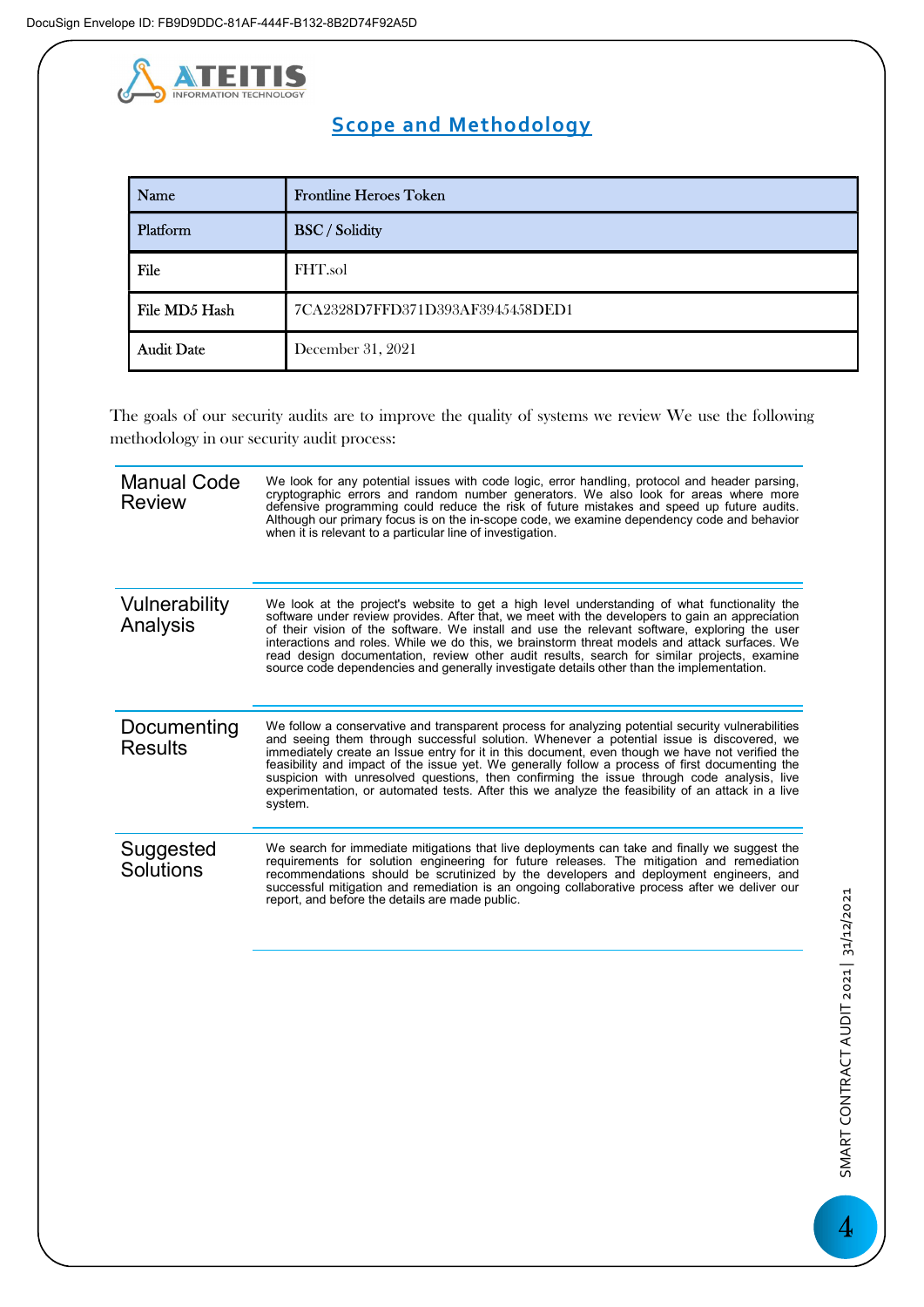

# Executive Summary

# Claimed Smart Contract Features

| <b>Claimed Feature Detail</b>                                                                                                                | <b>Our Observation</b>                                                                                                                    |
|----------------------------------------------------------------------------------------------------------------------------------------------|-------------------------------------------------------------------------------------------------------------------------------------------|
| <b>Tokenomics:</b><br>• Name: Frontline Heroes Token<br>Symbol: FHT<br>Decimals: 18<br><b>Total Supply: 1 Quadrillion</b><br>$\bullet$       | <b>YES, This is valid.</b>                                                                                                                |
| Minimum Tokens Before Swap Amount: 10<br><b>Million FHT</b>                                                                                  | YES, This is valid.                                                                                                                       |
| <b>Maximum Transaction Amount: 10 Trillion</b><br><b>FHT</b><br>Charity Fee: 5%<br>Liquidity Fee: 3%<br>Tax Fee (Reflections to holders): 2% | <b>Owner authorized wallet can</b><br>set some percentage value and<br>we suggest handling the<br>private key of that wallet<br>securely. |

# Overall Result

According to the standard audit assessment, FHT TOKEN (smart contracts details in scope) are "Well-Secured".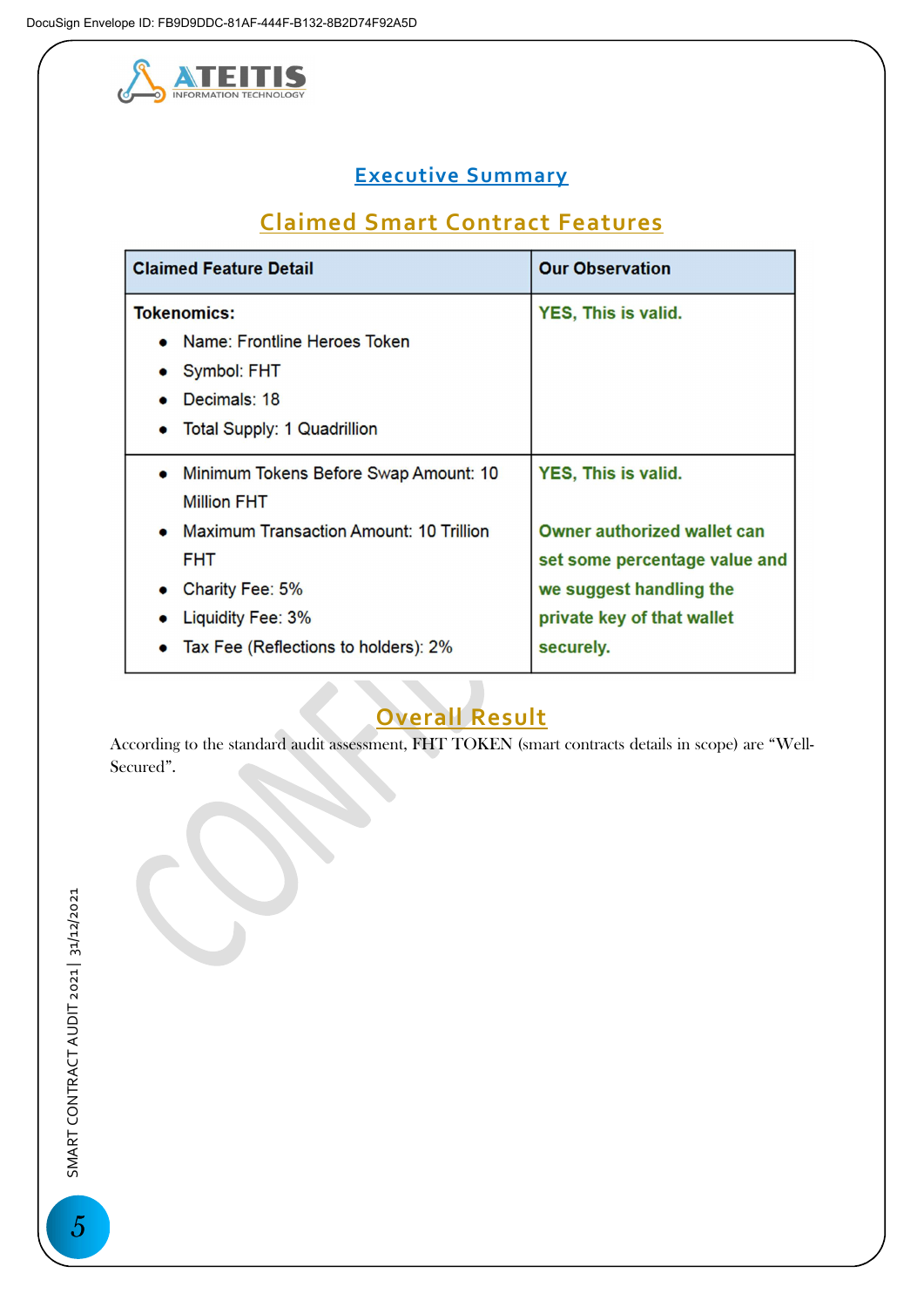



All issues found during automated analysis were manually reviewed and applicable vulnerabilities are presented in the Audit overview section. General overview is presented in AS-IS section and all identified issues can be found in the Audit overview section.

We found 0 critical, 0 high, 0 medium and 2 low.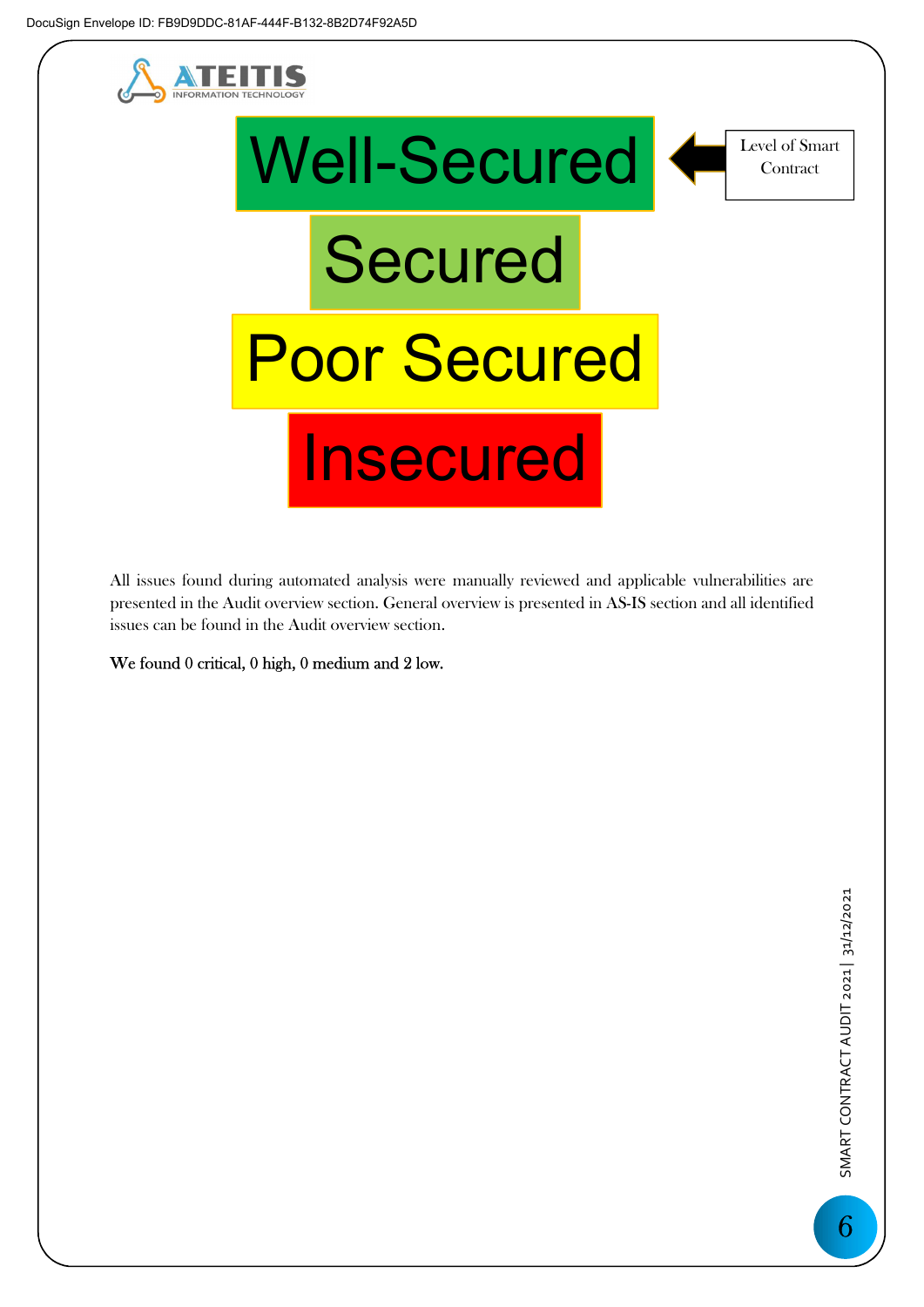

# Gas Optimization<br>
1 SMART AUDIT 2021<br>
Business Risk<br>
Business Risk<br>
SMART Main Category **National Category** Subcategory **Result Contract** Programming Solidity version not specified **Passed** Insecure Compiler Version Passed Integer overflow/underflow Passed Function input parameters lack of check Failed Function input parameters check bypass Passed Function access control lacks management Passed Critical operation lacks event log Passed Human/contract checks bypass Passed Random number generation/use vulnerability N/A Fallback function misuse Passed Race condition Passed **Logical vulnerability** Passed Function Default Visibility Passed Features claimed Passed Other programming issues Passed Code Specification Function visibility not explicitly declared Passed Var. storage location not explicitly declared Passed Use keywords/functions to be deprecated Passed Unused code Passed Gas Optimization "Out of Gas" Issue Passed High consumption 'for/while' loop Failed High consumption 'storage' storage Passed Assert() misuse Passed The maximum limit for mintage not set Passed "Short Address" Attack Passed "Double Spend" Attack Passed

# Technical Quick Stats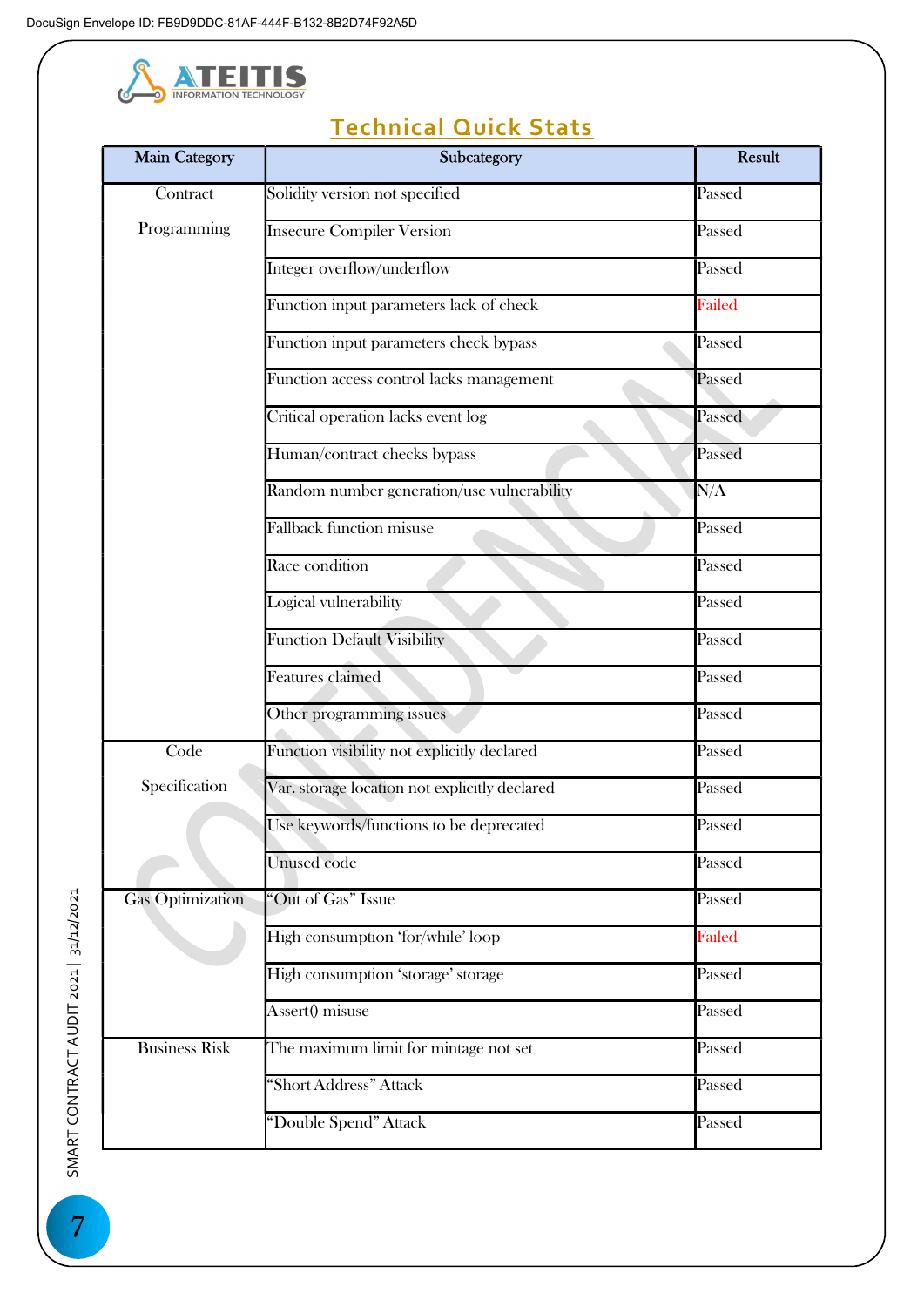

# Code Quality

The audit scope has 1 (one) smart contract file. Smart contract contains libraries, smart contracts, inherits and interfaces. This is a compact and well written smart contract.

The libraries in Frontline Heroes Token are part of its logical algorithm. A library is a different type of smart contract that contains reusable code. Once deployed on the blockchain (only once), it is assigned a specific address and its properties/methods can be reused many times by other contracts in the Frontline Heroes Token.

The Frontline Heroes Token team has not provided scenario and unit test scripts, which would have helped to determine the integrity of the code in an automated way.

Code parts are not well commented on smart contracts.

#### CONCLUSION: PASSED

## Documentation

Frontline Heroes Token has given us a smart contract code in the form of code. The hash of that code is mentioned above in the table.

As code parts are not well commented, it is not easy to quickly understand the programming flow as well as complex code logic. Comments are very helpful in understanding the overall architecture of the protocol.

CONCLUSION: PASSED

# Use of Dependencies

According to our observation, this smart contract infrastructure uses libraries that are based on well-known industry standard open source projects.

Apart from libraries, its functions are used in external smart contract calls.

#### CONCLUSION: PASSED

## AS-IS overview

#### Functions

| SI.            | <b>Functions</b> | Type     | <b>Observation</b> | <b>Conclusion</b> |
|----------------|------------------|----------|--------------------|-------------------|
|                | constructor      | write    | Passed             | No Issue          |
| $\overline{2}$ | lockTheSwap      | modifier | Passed             | No Issue          |
| 3              | name             | read     | Passed             | No Issue          |
| 4              | symbol           | read     | Passed             | No Issue          |
| 5              | decimals         | read     | Passed             | No Issue          |
| 6              | totalSupply      | read     | Passed             | No Issue          |
|                | balanceOf        | read     | Passed             | No Issue          |

SMART CONTRACT AUDIT 2021 | 31/12/2021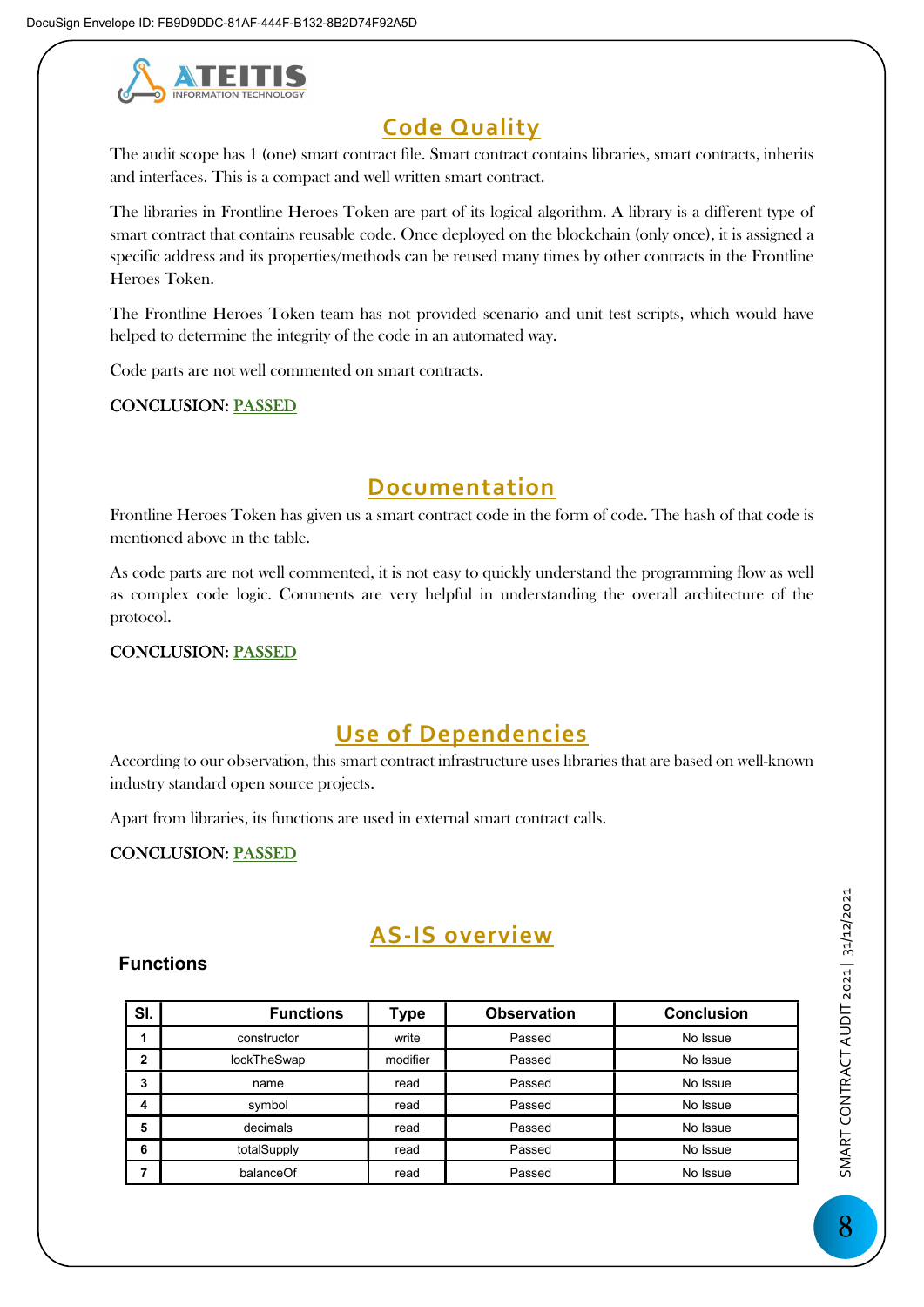

| 8        | transfer                      | write          | Passed               | No Issue                       |
|----------|-------------------------------|----------------|----------------------|--------------------------------|
| 9        | allowance                     | read           | Passed               | No Issue                       |
| 10<br>11 | approve<br>transferFrom       | write<br>write | Passed<br>Passed     | No Issue<br>No Issue           |
| 12       | increaseAllowance             | write          | Passed               | No Issue                       |
| 13       | decreaseAllowance             | write          | Passed               | No Issue                       |
| 14       | isExcludedFromReward          | read           | Passed               | No Issue                       |
| 15       | totalFees                     | read           | Passed               | No Issue                       |
| 16       |                               | read           | Passed               | No Issue                       |
|          | minimumTokensBeforeSwapAmount |                |                      |                                |
| 17       | deliver                       | write          | Passed               | No Issue                       |
| 18       | reflectionFromToken           | read           | Passed               | No Issue                       |
| 19       | tokenFromReflection           | read           | Passed               | No Issue                       |
| 20       | excludeFromReward             | write          | Passed               | No Issue                       |
| 21       | includeInReward               | external       | <b>Low Risk</b>      | <b>Refer Audit Findings</b>    |
| 22       | _approve                      | write          | Passed               | No Issue                       |
| 23       | transfer                      | write          | Passed               | No Issue                       |
| 24       | swapAndLiquify                | write          | Passed               | No Issue                       |
| 25       | swapTokensForEth              | write          | Passed               | No Issue                       |
| 26       | addLiquidity                  | write          | Passed               | No Issue                       |
| 27       | tokenTransfer                 | write          | Passed               | No Issue                       |
| 28       | transferStandard              | write          | Passed               | No Issue                       |
| 29       | transferToExcluded            | write          | Passed               | No Issue                       |
| 30       | _transferFromExcluded         | write          | Passed               | No Issue                       |
| 31       | transferBothExcluded          | write          | Passed               | No Issue                       |
| 32       | reflectFee                    | write          | Passed               | No Issue                       |
| 33       | getValues                     | write          | Passed               | No Issue                       |
| 34       | getTValues                    | read           | Passed               | No Issue                       |
| 35       | getRValues                    | write          | Passed               | No Issue                       |
| 36       | _getRate                      | read           | Passed               | No Issue                       |
| 37       | _getCurrentSupply             | read           | <b>Low Risk</b>      | <b>Refer Audit</b><br>Findings |
| 38       | _takeLiquidity                | write          | Passed               | No Issue                       |
| 39       | calculateTaxFee               | read           | Passed               | No Issue                       |
| 40       | calculateLiquidityFee         | read           | Passed               | No Issue                       |
| 41       | removeAllFee                  | write          | Passed               | No Issue                       |
| 42       | prepareForPreSale             | external       | Access only Owner    | No Issue                       |
| 43       | afterPreSale                  | external       | Access only<br>Owner | No Issue                       |
| 44       | isExcludedFromFee             | read           | Passed               | No Issue                       |
| 45       | excludeFromFee                | write          | <b>Low Risk</b>      | <b>Refer AuditFindings</b>     |
|          |                               |                |                      |                                |

SMART CONTRACT AUDIT 2021 | 31/12/2021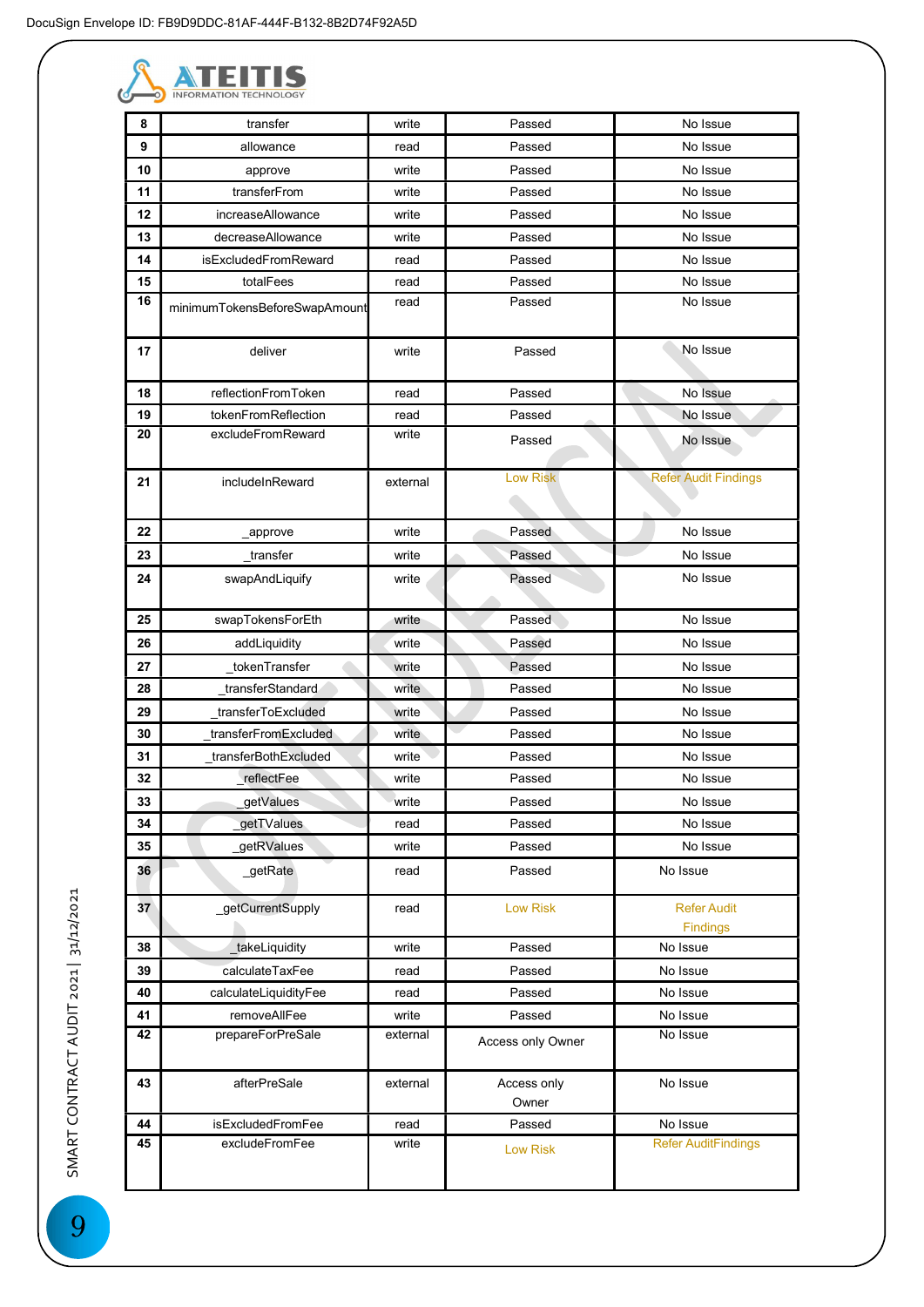| r 11<br>. .                   |
|-------------------------------|
| <b>INFORMATION TECHNOLOGY</b> |

| 46 | includeInFee              | write    | <b>Low Risk</b>   | <b>Refer AuditFindings</b> |
|----|---------------------------|----------|-------------------|----------------------------|
|    |                           |          |                   |                            |
| 47 | setTaxFeePercent          | external | <b>Low Risk</b>   | <b>Refer Audit</b>         |
|    |                           |          |                   | <b>Findings</b>            |
|    |                           |          |                   |                            |
| 48 | setLiquidityFeePercent    | external | <b>Low Risk</b>   | <b>Refer Audit</b>         |
|    |                           |          |                   | <b>Findings</b>            |
|    |                           |          |                   |                            |
| 49 | setCharityFeePercent      | external | <b>Low Risk</b>   | <b>Refer Audit</b>         |
|    |                           |          |                   | <b>Findings</b>            |
|    |                           |          |                   |                            |
| 50 | setMaxTxAmount            | external | <b>Low Risk</b>   | <b>Refer Audit</b>         |
|    |                           |          |                   | <b>Findings</b>            |
|    |                           |          |                   |                            |
| 51 | setNumTokensSellToAddToLi | external | <b>Low Risk</b>   | <b>Refer Audit</b>         |
|    | quidity                   |          |                   | <b>Findings</b>            |
|    |                           |          |                   |                            |
| 52 | setcharityWalletAddress   | external | <b>Low Risk</b>   | <b>Refer Audit</b>         |
|    |                           |          |                   | <b>Findings</b>            |
|    |                           |          |                   |                            |
| 53 | setSwapAndLiquifyEnabled  | write    | Access only Owner | No Issue                   |
| 54 | transferToAddressETH      | write    | Passed            | No Issue                   |
| 55 | receive                   | external | Passed            | No Issue                   |
| 56 | owner                     | read     | Passed            | No Issue                   |
| 57 | onlyOwner                 | modifier | Passed            | No Issue                   |
| 58 | renounceOwnership         | write    | Access only Owner | No Issue                   |
| 59 | transferOwnership         | write    | Access only Owner | No Issue                   |
| 60 | getUnlockTime             | read     | Passed            | No Issue                   |
| 61 | getTime                   | read     | Passed            | No Issue                   |
| 62 | lock                      | write    | Access only Owner | No Issue                   |
| 63 | unlock                    | write    | Passed            | No Issue                   |

CONCLUSION: LOW RISK

# Conclusion

Taking into account the information provided by the client including the investigations and each of the analyses reported in this report, ATEITIS INFORMATION TECHNOLOGY LLC is of the opinion that the overall security status of the smart contract is "Well-Secured". It should be noted that this opinion is based on each of the aspects specified in this report. ATEITIS INFORMATION TECHNOLOGY LLC recommends mitigating the low criticality issues specified in the report, in order to increase the performance and efficiency of the report, as well as to increase the level of security in the audited environment.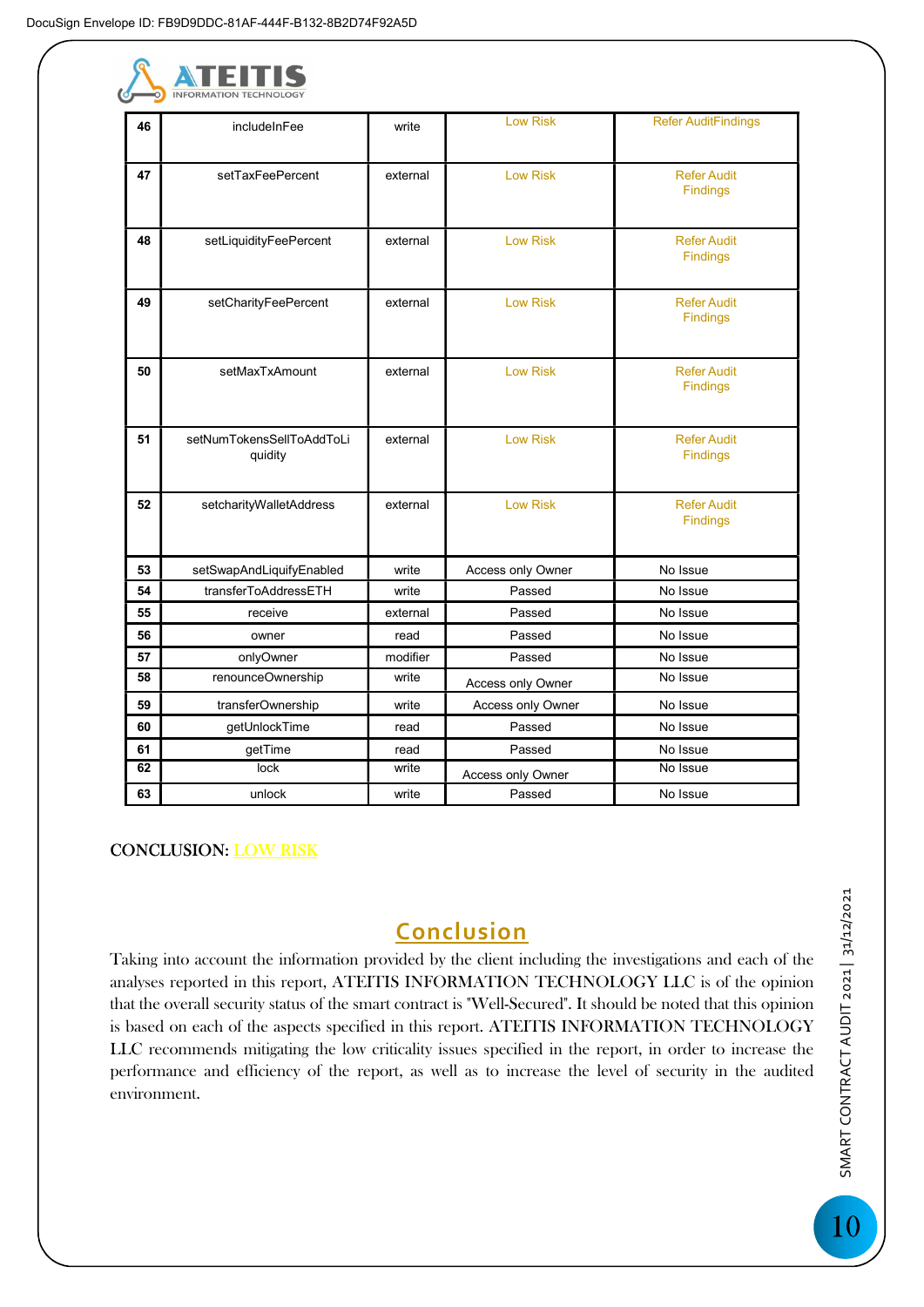

Based on the result obtained from the Audit, ATEITIS INFORMATION TECHNOLOGY LLC is of the opinion that the present token complies with good security practices in general and can be deployed in different CEX.

OVERALL RESULT : "WELL SECURED".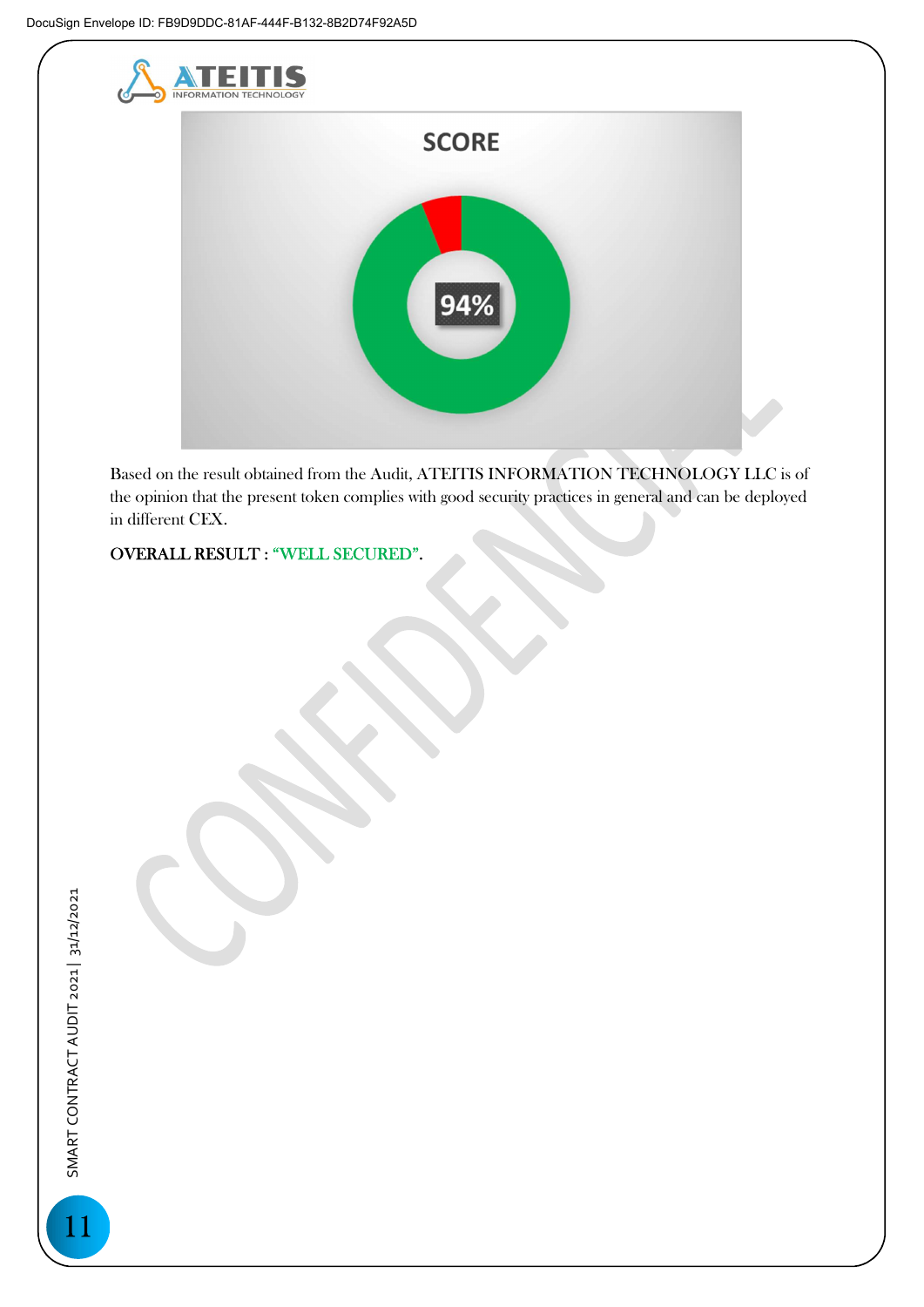

# Report of Vulnerabilities

# Severity definitions

| <b>Risk Level</b> | <b>Description</b>                                                                                                                                                |
|-------------------|-------------------------------------------------------------------------------------------------------------------------------------------------------------------|
| <b>Critical</b>   | Critical vulnerabilities are usually easy to exploit and can lead to loss<br>of tokens, among others.                                                             |
| <b>High</b>       | High-level vulnerabilities are difficult to exploit. However, they also<br>have significant impact on smart contract execution, e.g. public access<br>to crucial. |
| <b>Medium</b>     | Medium-level vulnerabilities are important to fix. However, they<br>can't lead to the loss of tokens.                                                             |
| Low               | Low-level vulnerabilities are mostly related to outdated, unused<br>code snippets, among others, that can't have significant impact on<br>execution.              |

# Audit Findings

# CRITICAL SEVERITY

No Critical severity vulnerabilities were found.

## HIGH SEVERITY

No High severity vulnerabilities were found.

## MEDIUM SEVERITY

No Medium severity vulnerabilities were found.

## LOW SEVERITY

### Function input parameters lack of check

### Vulnerability detail

There are many functions and there are no valid input values.

Functions are:

- excludeFromFee
- includeInFee
- setTaxFeePercent
- setLiquidityFeePercent
- setCharityFeePercent
- setMaxTxAmount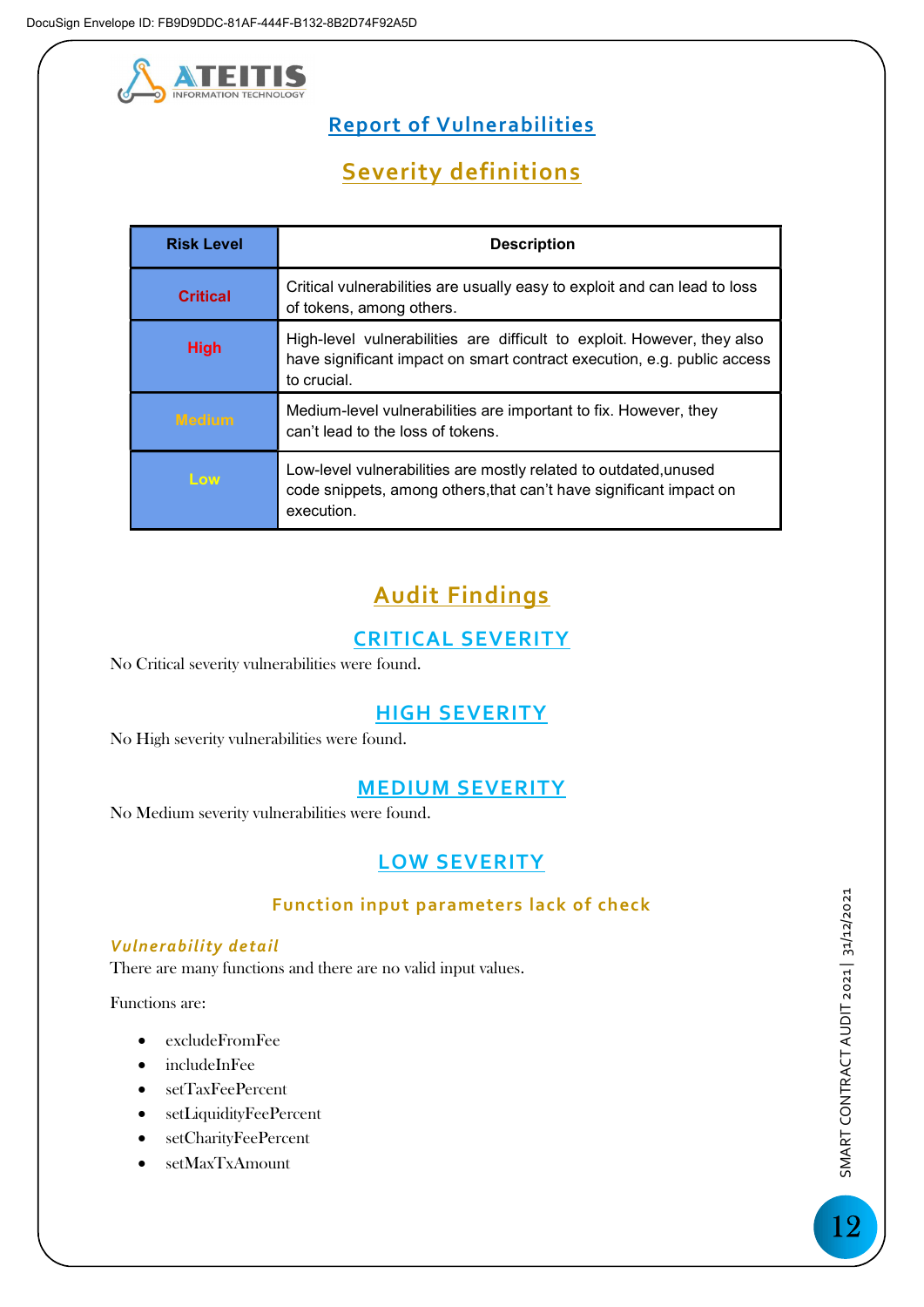

- setNumTokensSellToAddToLiquidity
- setcharityWalletAddress

#### **Solution**

We suggest adding proper validation before execution.

- Address variable should not be address(0);
- Integer value must be greater than 0;
- Fee set as percentage should have some range validation.

### Infinite loops possibility

#### Vulnerability detail

As array elements will increase, then it will cost more and more gas. And eventually, it will stop all the functionality. After several hundreds of transactions, all those functions depending on it will stop. We suggest avoiding loops. For example, use mapping to store the array index and query that data directly, instead of looping through all the elements to find an element.

#### **Solution**

Adjust logic to replace loops with mapping or other code structure:

Write Function:

• includeInReward() - \_excluded.length.

Read Function:

\_getCurrentSupply() - \_excluded.length.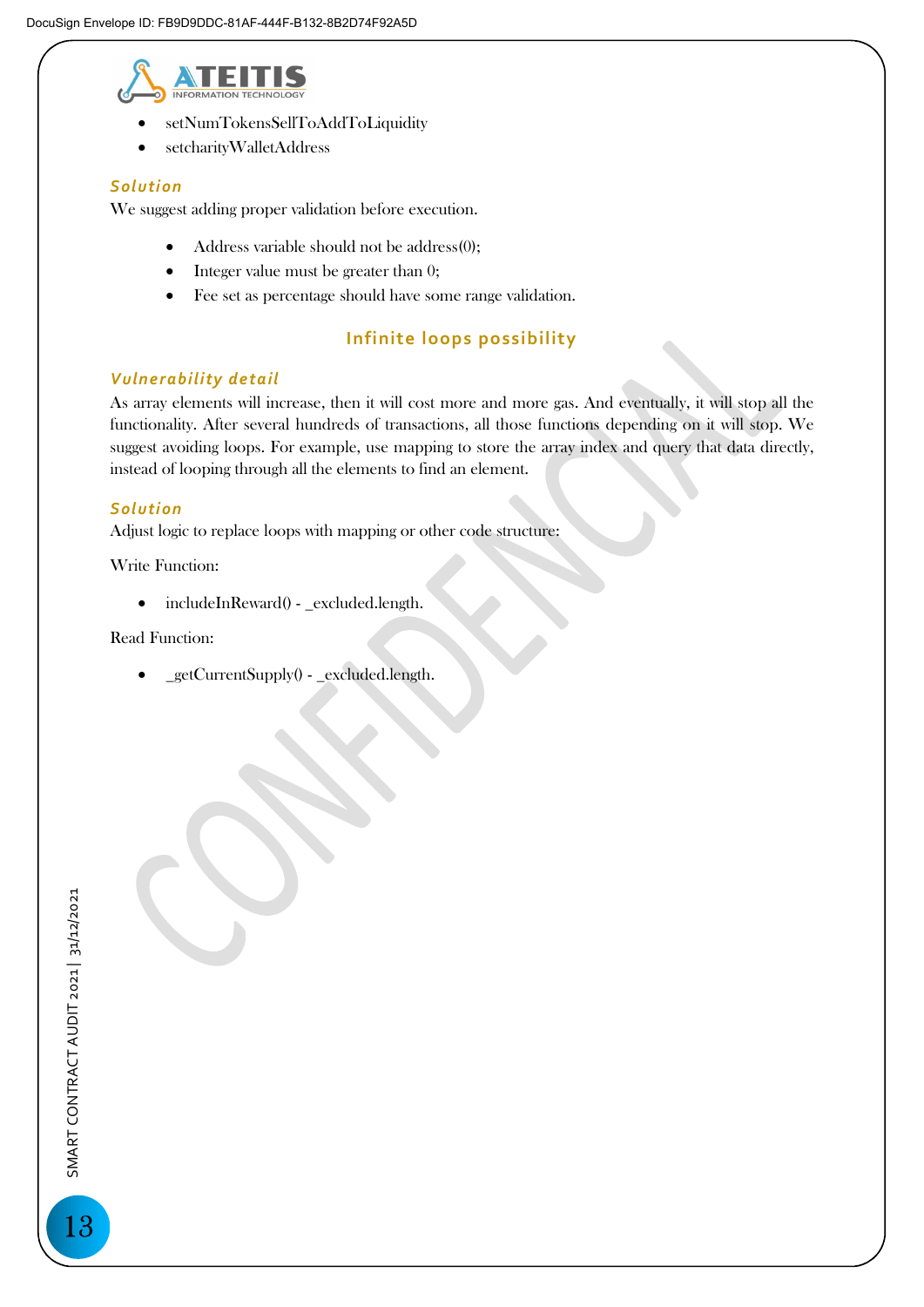

# **Appendix**

## Centralization

This smart contract has some functions which can be executed by the Admin (Owner) only. If the admin wallet private key would be compromised, then it would create trouble.

Following are Admin functions:

- excludeFromReward: The Owner can check if the account is already excluded or
- not then exclude from reward.
- includeInReward: The Owner can include wallet address in reward.
- prepareForPreSale: The Owner can prepare an account for pre-sale.
- afterPreSale: The Owner can set an after sale account.
- excludeFromFee: The Owner can exclude a fee from the account.
- includeInFee: The Owner can include a fee in the account.
- setTaxFeePercent: The Owner can set the tax, fee percentage.
- setLiquidityFeePercent: The Owner can set liquidity fee percentage.
- setCharityFeePercent: The Owner can set charity fee percentage.
- setMaxTxAmount: The Owner can set the maximum tax amount.
- setNumTokensSellToAddToLiquidity: The Owner can set the number of tokens sold
- to add to the liquidity address.
- setcharityWalletAddress: The Owner can set a charity wallet address.
- setSwapAndLiquifyEnabled: The Owner can set swap and liquify enabled status

## Code

// SPDX-License-Identifier: Unlicensed

```
pragma solidity \sqrt{0.8.4};
```
abstract contract Context {

function \_msgSender() internal view virtual returns (address payable) {

return payable(msg.sender);

}

function \_msgData() internal view virtual returns (bytes memory) {

 this; // silence state mutability warning without generating bytecode - see https://github.com/ethereum/solidity/issues/2691

return msg.data;

}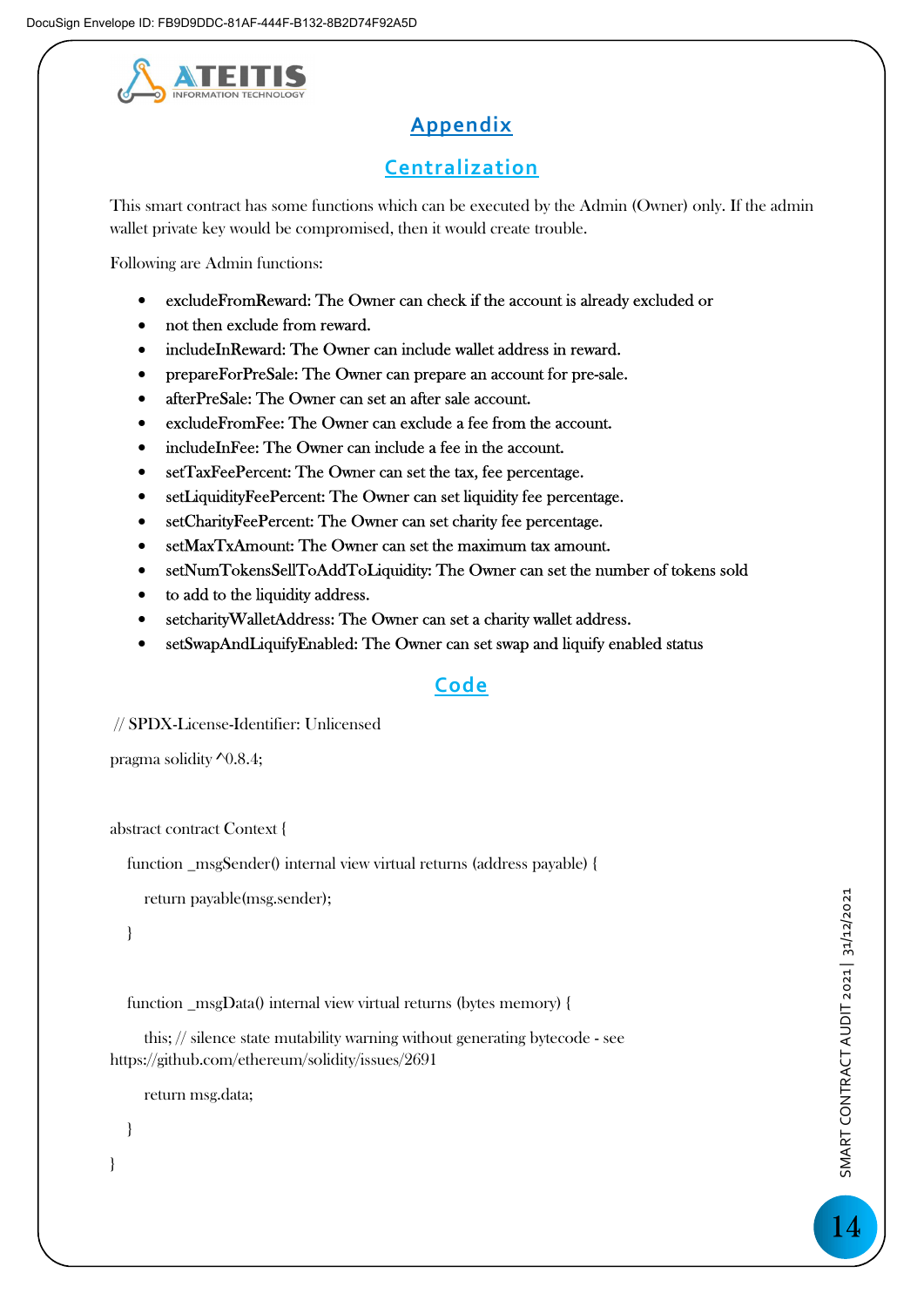

#### interface IBEP20

#### {

function totalSupply() external view returns (uint256); function balanceOf(address account) external view returns (uint256); function transfer(address recipient, uint256 amount) external returns (bool); function allowance(address owner, address spender) external view returns (uint256); function approve(address spender, uint256 amount) external returns (bool); function transferFrom(address sender, address recipient, uint256 amount) external returns (bool); event Transfer(address indexed from, address indexed to, uint256 value); event Approval(address indexed owner, address indexed spender, uint256 value);

```
}
```
library SafeMath {

 function add(uint256 a, uint256 b) internal pure returns (uint256) { uint $256 c = a + b$ ; require(c >= a, "SafeMath: addition overflow"); return c;

}

 function sub(uint256 a, uint256 b) internal pure returns (uint256) { return sub(a, b, "SafeMath: subtraction overflow");

### }

 function sub(uint256 a, uint256 b, string memory errorMessage) internal pure returns (uint256) { require( $b \le a$ , errorMessage); uint $256 c = a - b$ ; return c; }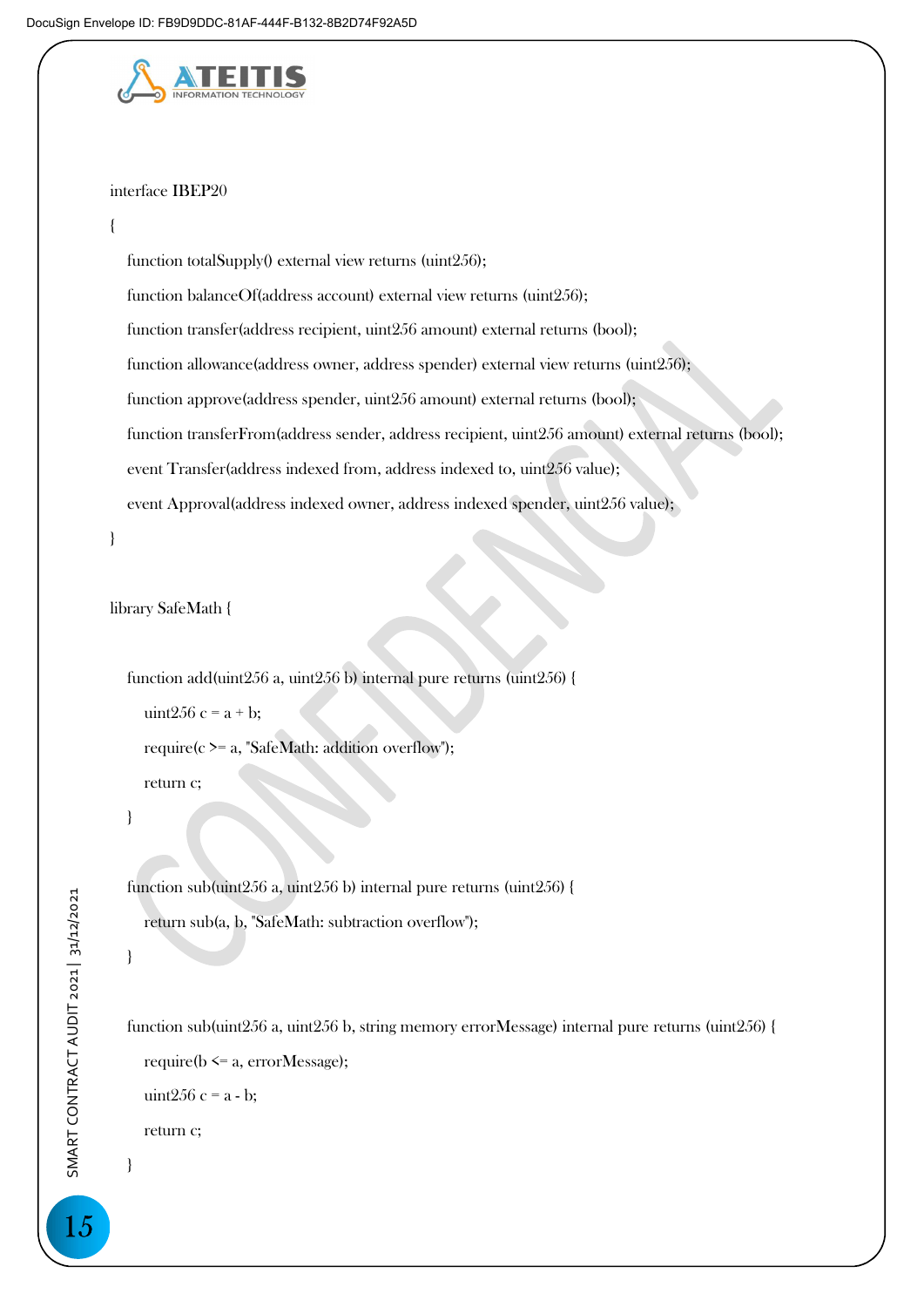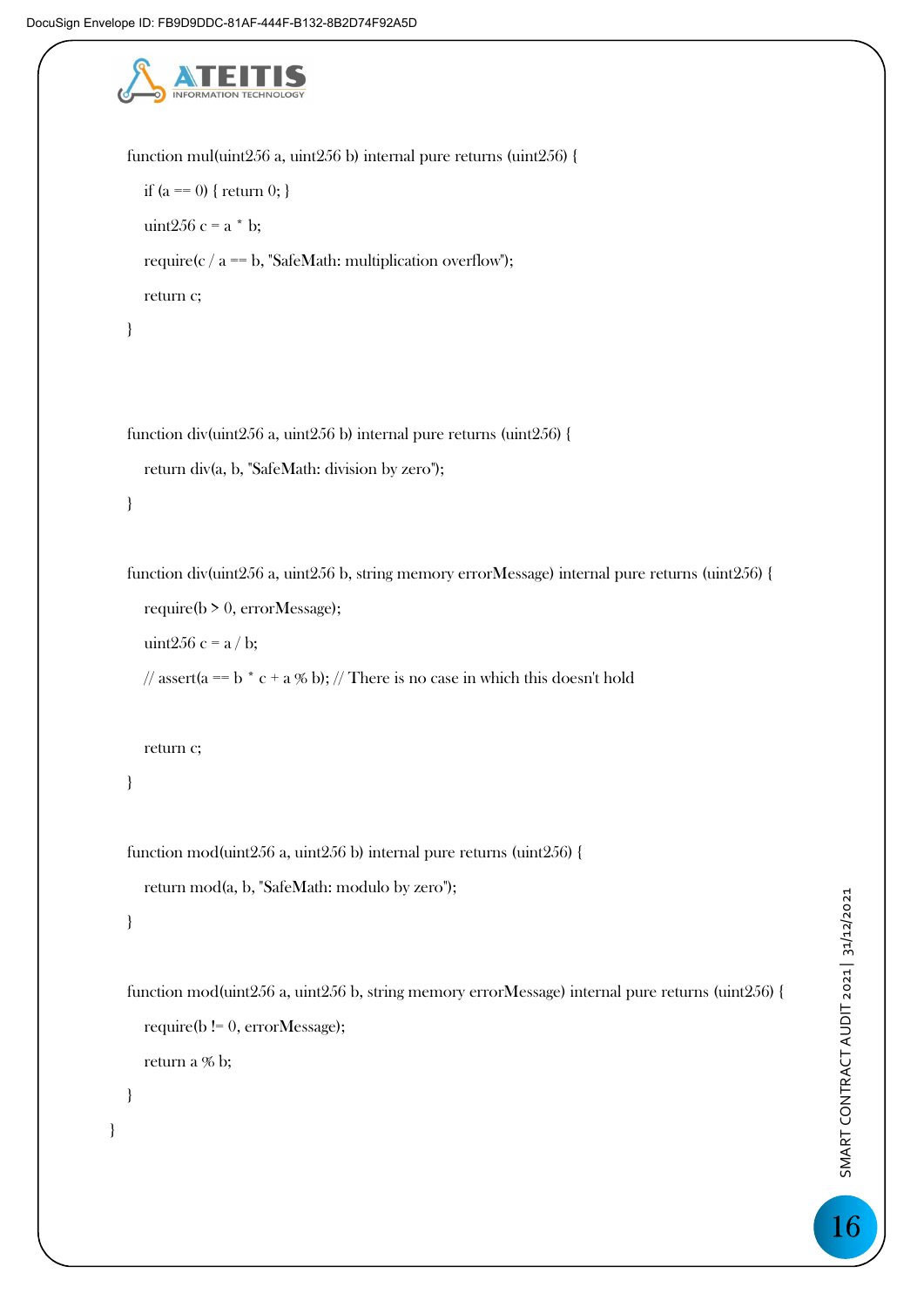

library Address {

function isContract(address account) internal view returns (bool) {

// According to EIP-1052, 0x0 is the value returned for not-yet created accounts

// and 0xc5d2460186f7233c927e7db2dcc703c0e500b653ca82273b7bfad8045d85a470 is returned

// for accounts without code, i.e. `keccak256(")`

bytes32 codehash;

 bytes32 accountHash = 0xc5d2460186f7233c927e7db2dcc703c0e500b653ca82273b7bfad8045d85a470;

// solhint-disable-next-line no-inline-assembly

assembly { codehash := extcodehash(account) }

return (codehash != accountHash && codehash !=  $0x0$ );

}

 function sendValue(address payable recipient, uint256 amount) internal { require(address(this).balance >= amount, "Address: insufficient balance");

 // solhint-disable-next-line avoid-low-level-calls, avoid-call-value (bool success, ) = recipient.call{ value: amount }("");

require(success, "Address: unable to send value, recipient may have reverted");

}

 function functionCall(address target, bytes memory data) internal returns (bytes memory) { return functionCall(target, data, "Address: low-level call failed");

}

 function functionCall(address target, bytes memory data, string memory errorMessage) internal returns (bytes memory) {

return \_functionCallWithValue(target, data, 0, errorMessage);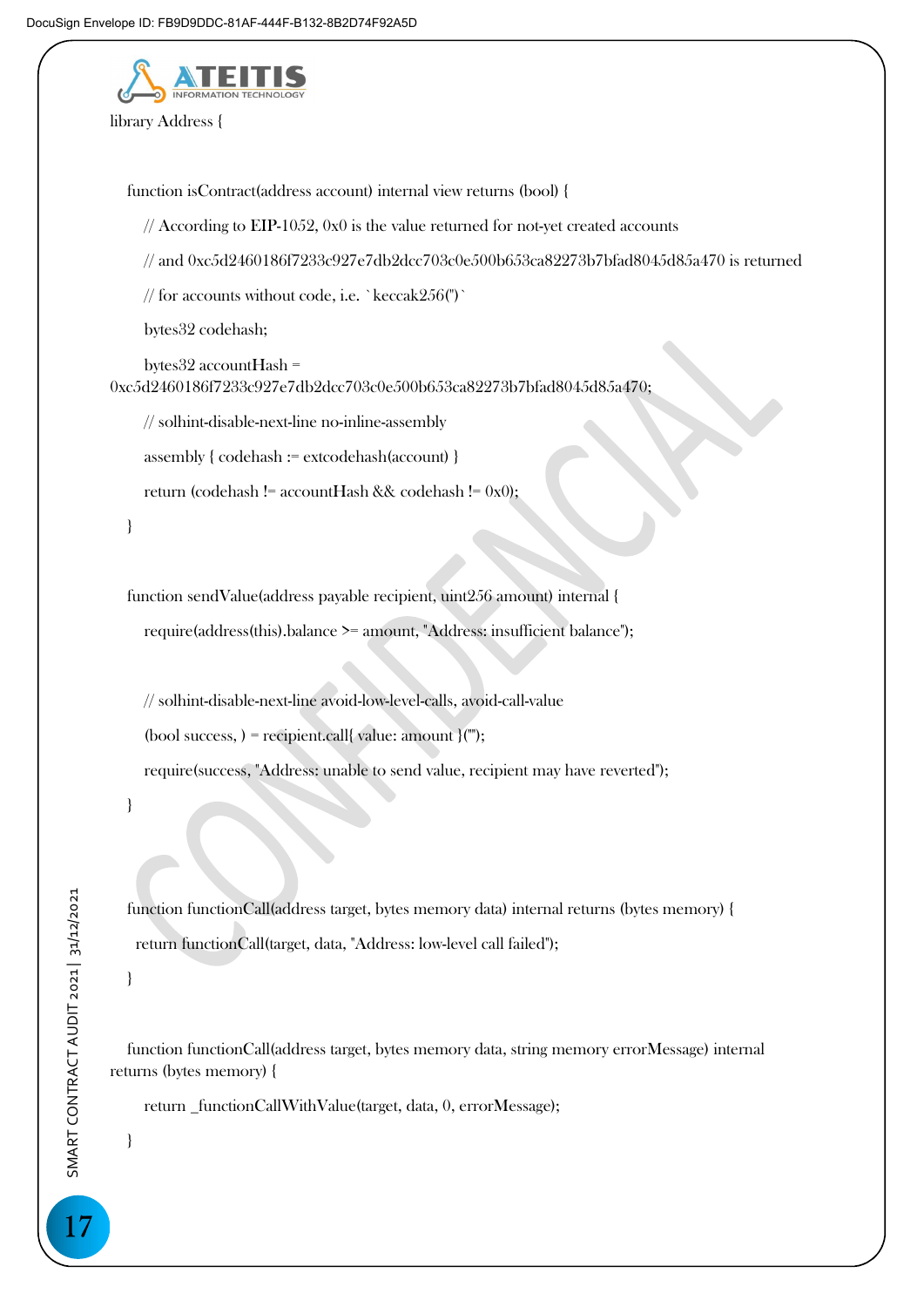

 function functionCallWithValue(address target, bytes memory data, uint256 value) internal returns (bytes memory) {

return functionCallWithValue(target, data, value, "Address: low-level call with value failed");

}

 function functionCallWithValue(address target, bytes memory data, uint256 value, string memory errorMessage) internal returns (bytes memory) {

require(address(this).balance >= value, "Address: insufficient balance for call");

return \_functionCallWithValue(target, data, value, errorMessage);

}

 function \_functionCallWithValue(address target, bytes memory data, uint256 weiValue, string memory errorMessage) private returns (bytes memory) {

require(isContract(target), "Address: call to non-contract");

(bool success, bytes memory returndata) = target.call{ value: weiValue }(data);

if (success) {

return returndata;

} else {

}

```
 if (returndata.length > 0) { 
            assembly { 
              let returndata_size := mload(returndata) 
              revert(add(32, returndata), returndata_size) 
            } 
         } else { 
            revert(errorMessage); 
         } 
 }
```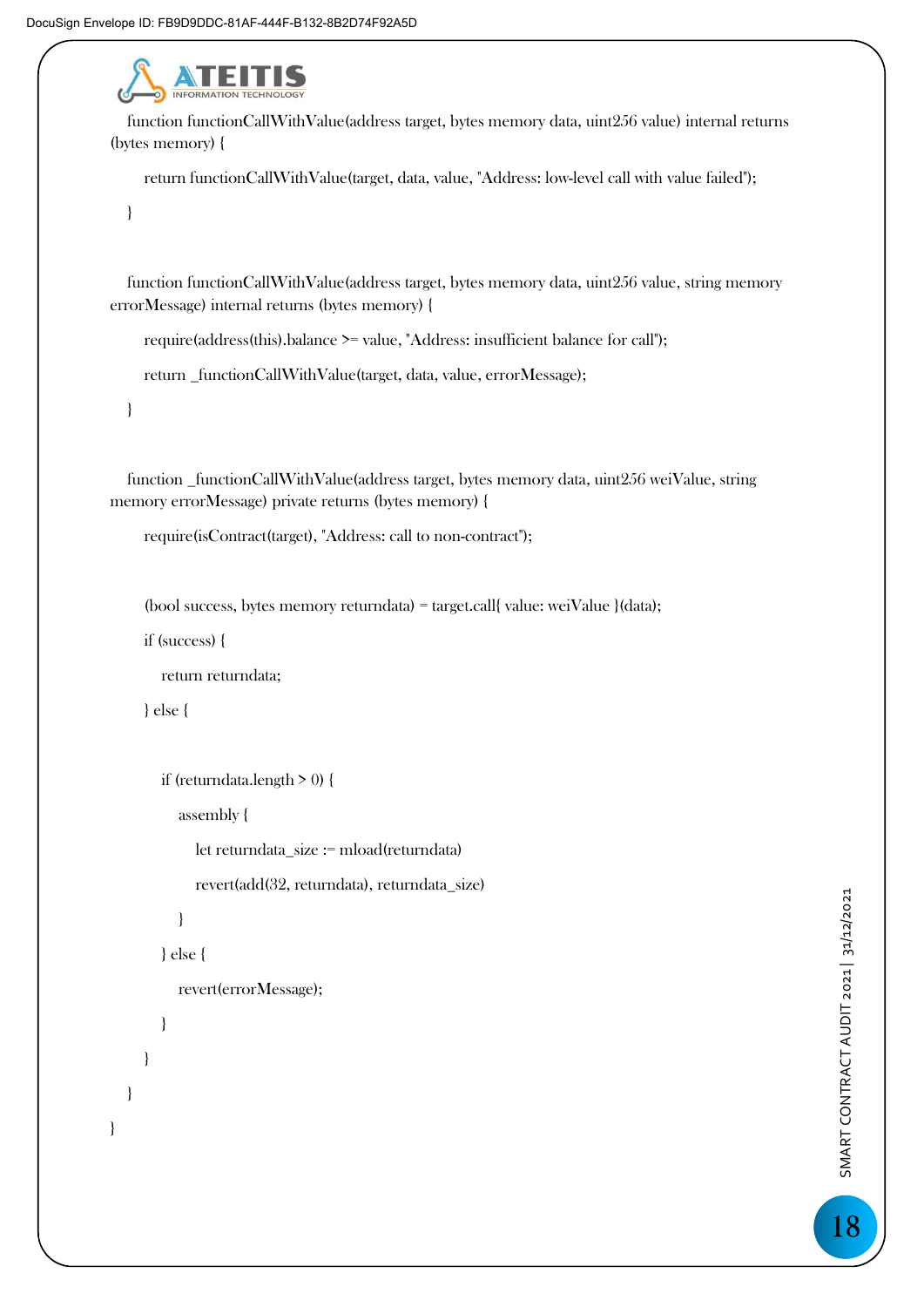

contract Ownable is Context {

address private \_owner;

address private \_previousOwner;

uint256 private \_lockTime;

event OwnershipTransferred(address indexed previousOwner, address indexed newOwner);

```
 constructor () {
```
address msgSender = \_msgSender();

\_owner = msgSender;

emit OwnershipTransferred(address(0), msgSender);

```
 }
```
function owner() public view returns (address) {

```
 return _owner;
```

```
 }
```

```
 modifier onlyOwner() {
```
require(\_owner == \_msgSender(), "Ownable: caller is not the owner");

 $\overline{\phantom{a}}$ 

}

}

 function renounceOwnership() public virtual onlyOwner { emit OwnershipTransferred(\_owner, address(0));  $_$  \_owner =  $address(0);$ 

 function transferOwnership(address newOwner) public virtual onlyOwner { require(newOwner != address(0), "Ownable: new owner is the zero address");

emit OwnershipTransferred(\_owner, newOwner);

\_owner = newOwner;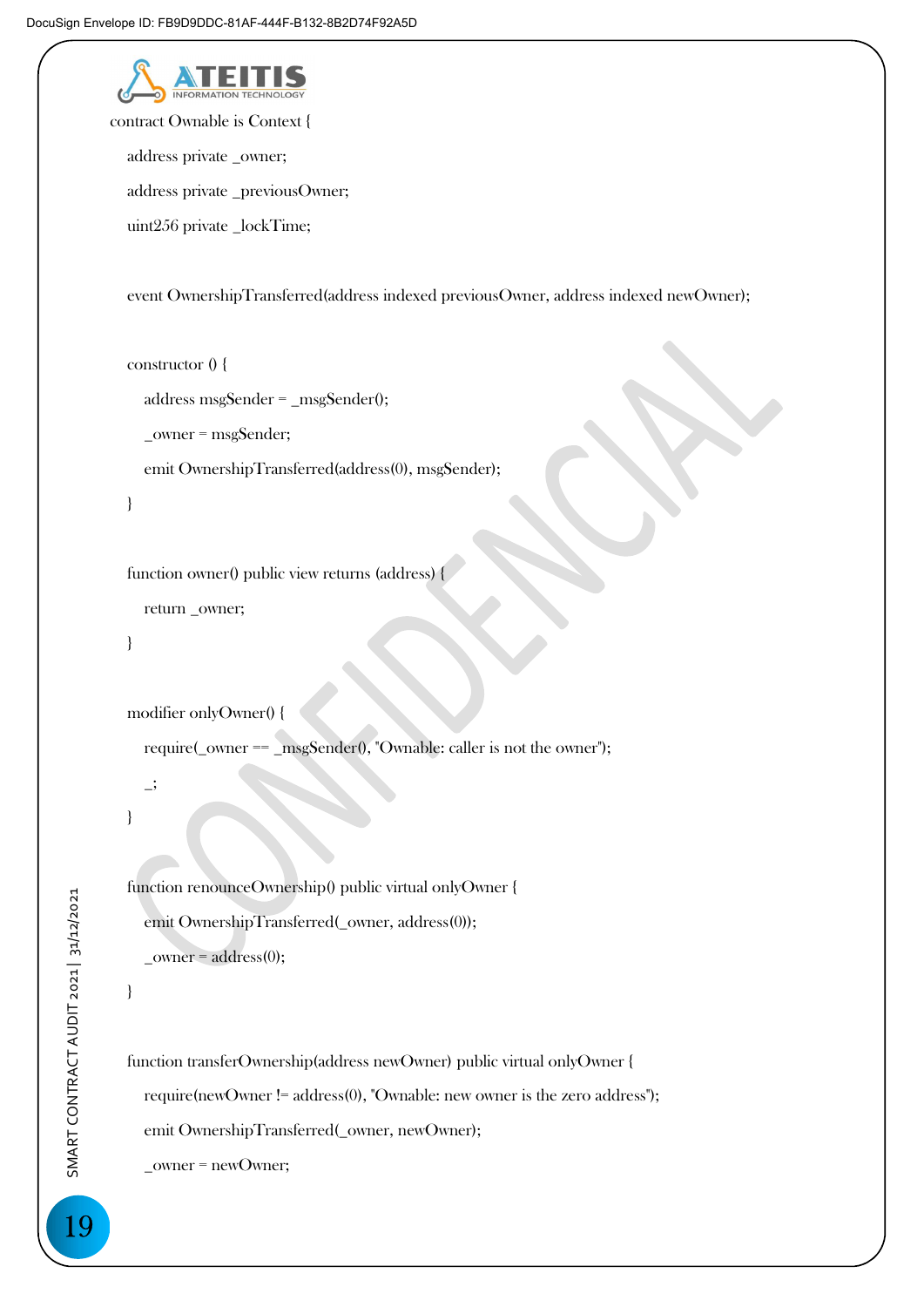```
 } 
   function getUnlockTime() public view returns (uint256) { 
      return _lockTime; 
   } 
   function getTime() public view returns (uint256) { 
      return block.timestamp; 
   } 
   function lock(uint256 time) public virtual onlyOwner { 
      _previousOwner = _owner; 
     _ _owner = address(0);
     \_lockTime = block.time emit OwnershipTransferred(_owner, address(0)); 
   } 
   function unlock() public virtual { 
      require(_previousOwner == msg.sender, "You don't have permission to unlock"); 
      require(block.timestamp > _lockTime , "Contract is locked until 7 days"); 
      emit OwnershipTransferred(_owner, _previousOwner); 
      _owner = _previousOwner; 
   } 
}
```

```
// pragma solidity \geq=0.5.0;
```

```
interface IUniswapV2Factory {
```
event PairCreated(address indexed token0, address indexed token1, address pair, uint);

function feeTo() external view returns (address);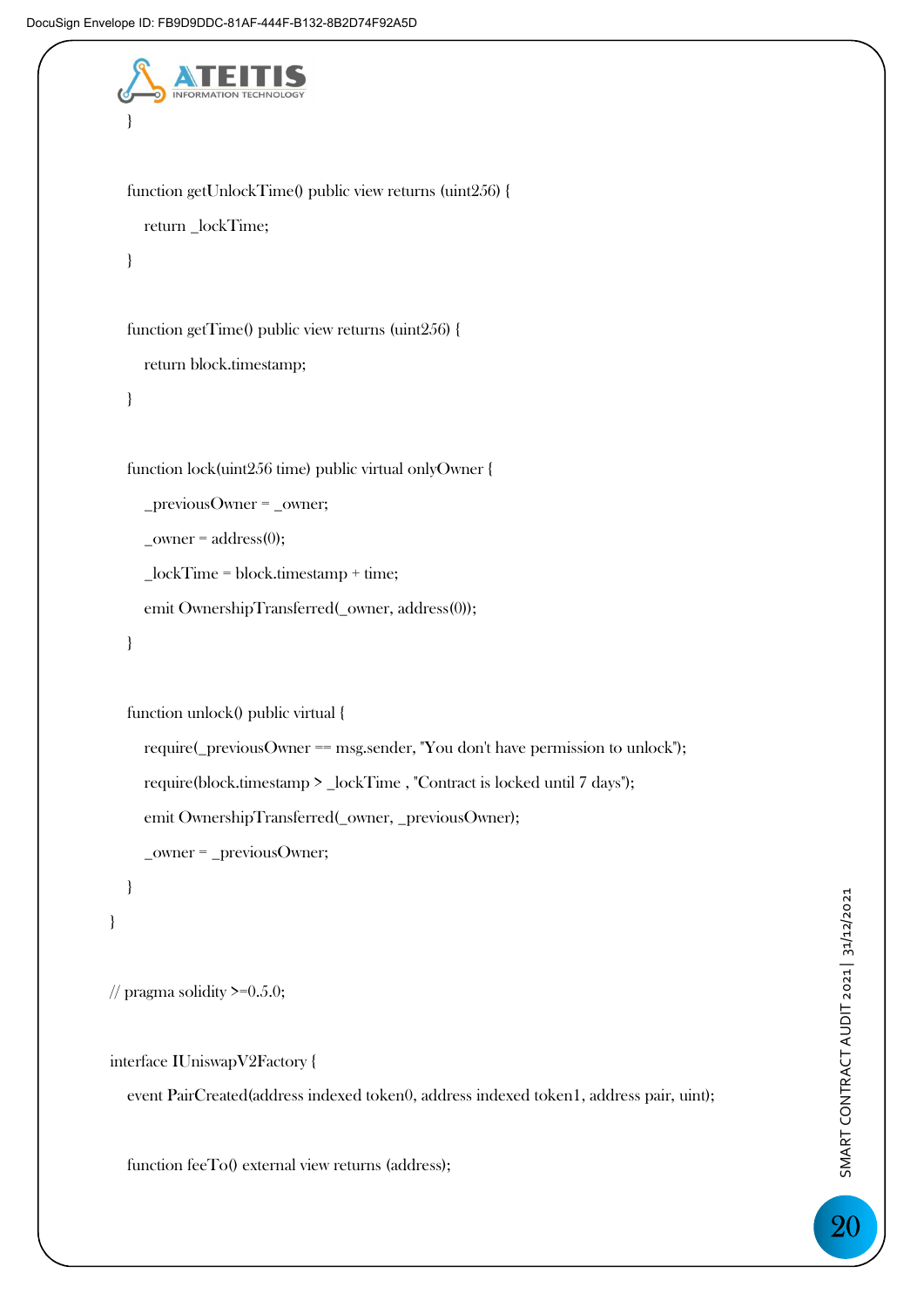

function feeToSetter() external view returns (address);

 function getPair(address tokenA, address tokenB) external view returns (address pair); function allPairs(uint) external view returns (address pair); function allPairsLength() external view returns (uint);

function createPair(address tokenA, address tokenB) external returns (address pair);

 function setFeeTo(address) external; function setFeeToSetter(address) external;

// pragma solidity  $\geq 0.5.0$ ;

}

interface IUniswapV2Pair {

 event Approval(address indexed owner, address indexed spender, uint value); event Transfer(address indexed from, address indexed to, uint value);

 function name() external pure returns (string memory); function symbol() external pure returns (string memory); function decimals() external pure returns (uint8); function totalSupply() external view returns (uint); function balanceOf(address owner) external view returns (uint); function allowance(address owner, address spender) external view returns (uint);

 function approve(address spender, uint value) external returns (bool); function transfer(address to, uint value) external returns (bool); function transferFrom(address from, address to, uint value) external returns (bool);

function DOMAIN\_SEPARATOR() external view returns (bytes32);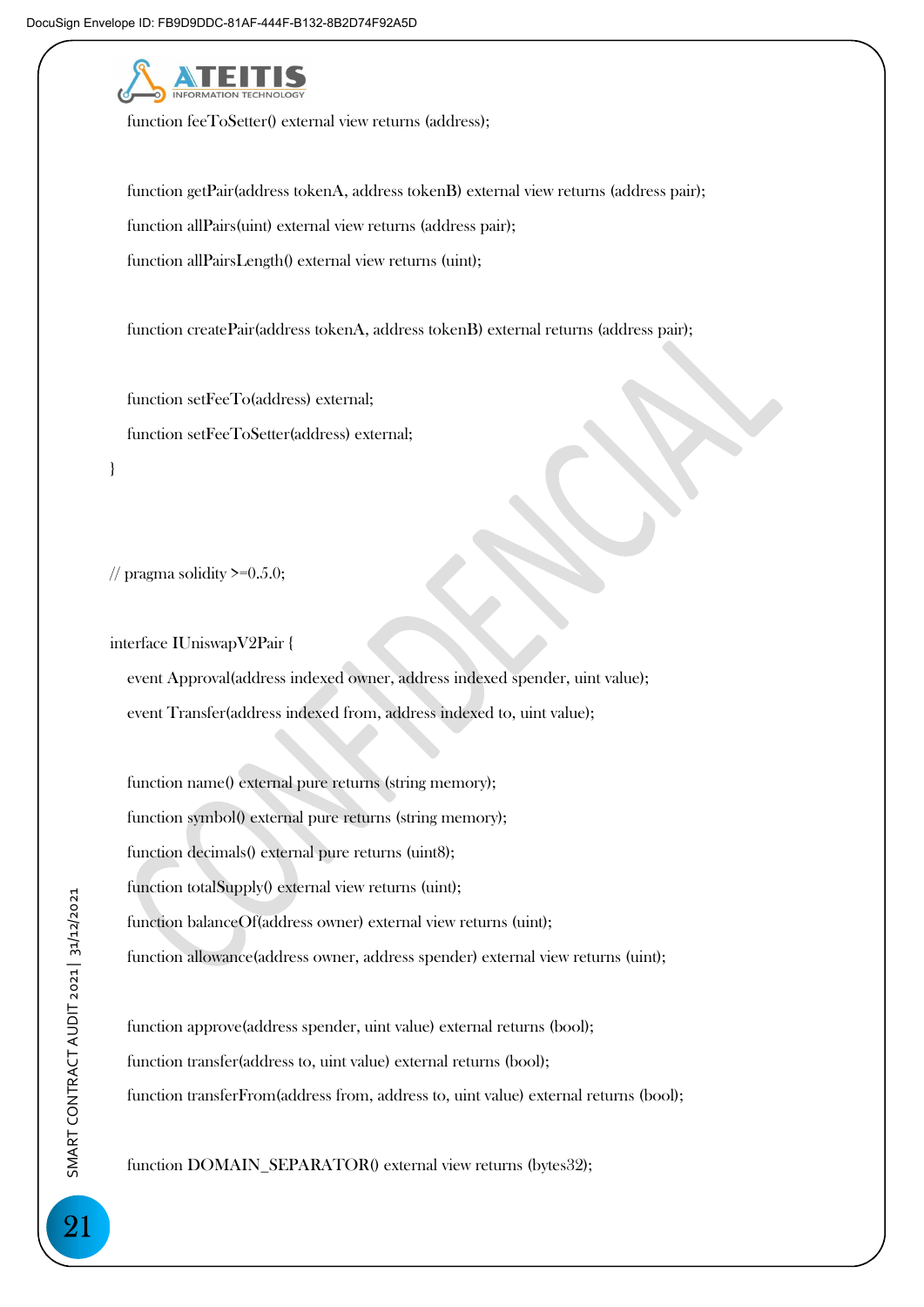

function PERMIT\_TYPEHASH() external pure returns (bytes32);

function nonces(address owner) external view returns (uint);

 function permit(address owner, address spender, uint value, uint deadline, uint8 v, bytes32 r, bytes32 s) external;

event Burn(address indexed sender, uint amount0, uint amount1, address indexed to);

event Swap(

address indexed sender,

uint amount0In,

uint amount1In,

uint amount0Out,

uint amount1Out,

address indexed to

);

event Sync(uint112 reserve0, uint112 reserve1);

#### function MINIMUM\_LIQUIDITY() external pure returns (uint);

function factory() external view returns (address);

function token0() external view returns (address);

function token1() external view returns (address);

function getReserves() external view returns (uint112 reserve0, uint112 reserve1, uint32 blockTimestampLast);

function price0CumulativeLast() external view returns (uint);

function price1CumulativeLast() external view returns (uint);

function kLast() external view returns (uint);

function burn(address to) external returns (uint amount0, uint amount1); function swap(uint amount0Out, uint amount1Out, address to, bytes calldata data) external; function skim(address to) external; function sync() external;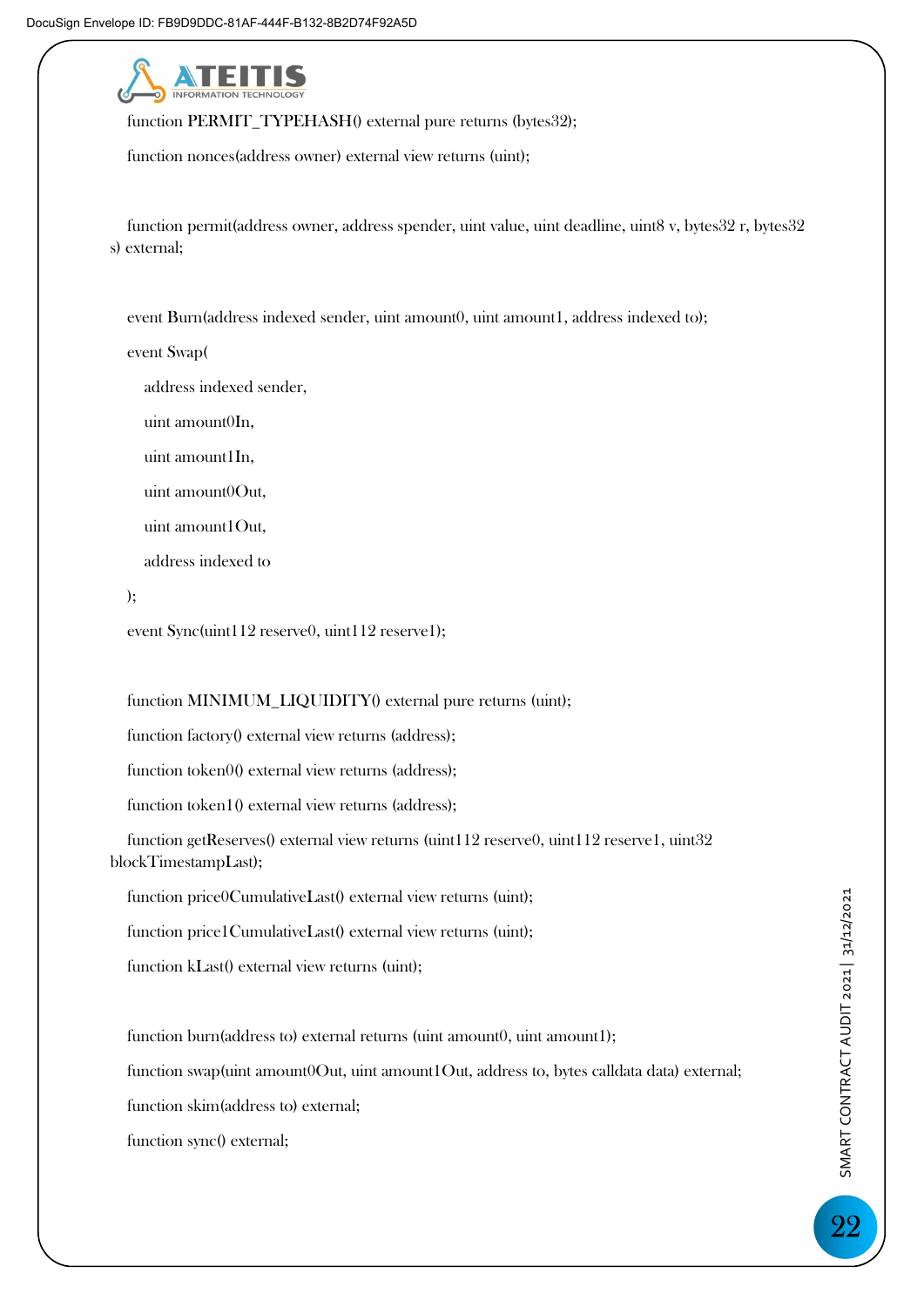

function initialize(address, address) external;

}

// pragma solidity  $\geq 0.6.2$ ;

interface IUniswapV2Router01 {

function factory() external pure returns (address);

function WETH() external pure returns (address);

function addLiquidity(

address tokenA,

address tokenB,

uint amountADesired,

uint amountBDesired,

uint amountAMin,

uint amountBMin,

address to,

uint deadline

) external returns (uint amountA, uint amountB, uint liquidity);

function addLiquidityETH(

address token,

uint amountTokenDesired,

uint amountTokenMin,

uint amountETHMin,

address to,

uint deadline

) external payable returns (uint amountToken, uint amountETH, uint liquidity);

function removeLiquidity(

address tokenA,

address tokenB,

uint liquidity,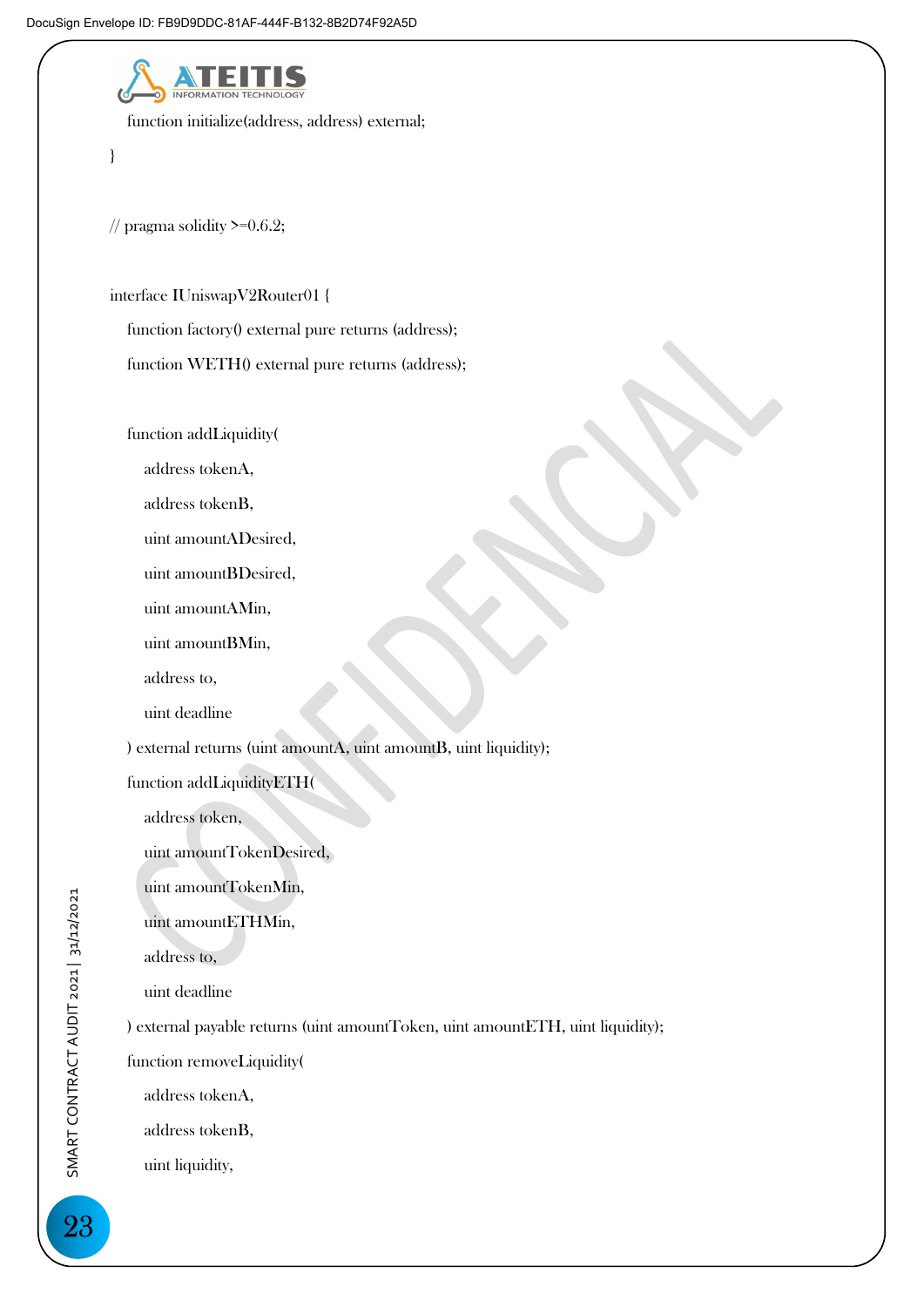| uint amountAMin,                                       |
|--------------------------------------------------------|
| uint amountBMin,                                       |
| address to,                                            |
| uint deadline                                          |
| ) external returns (uint amountA, uint amountB);       |
| function removeLiquidityETH(                           |
| address token,                                         |
| uint liquidity,                                        |
| uint amountTokenMin,                                   |
| uint amountETHMin,                                     |
| address to,                                            |
| uint deadline                                          |
| ) external returns (uint amountToken, uint amountETH); |
| function removeLiquidityWithPermit(                    |
| address tokenA,                                        |
| address tokenB,                                        |
| uint liquidity,                                        |
| uint amountAMin,                                       |
| uint amountBMin,                                       |
| address to,                                            |
| uint deadline,                                         |
| bool approveMax, uint8 v, bytes32 r, bytes32 s         |
| ) external returns (uint amountA, uint amountB);       |
| function removeLiquidityETHWithPermit(                 |
| address token,                                         |
| uint liquidity,                                        |
| uint amountTokenMin,                                   |
| uint amountETHMin,                                     |
| address to,                                            |
| uint deadline,                                         |
| bool approveMax, uint8 v, bytes32 r, bytes32 s         |
|                                                        |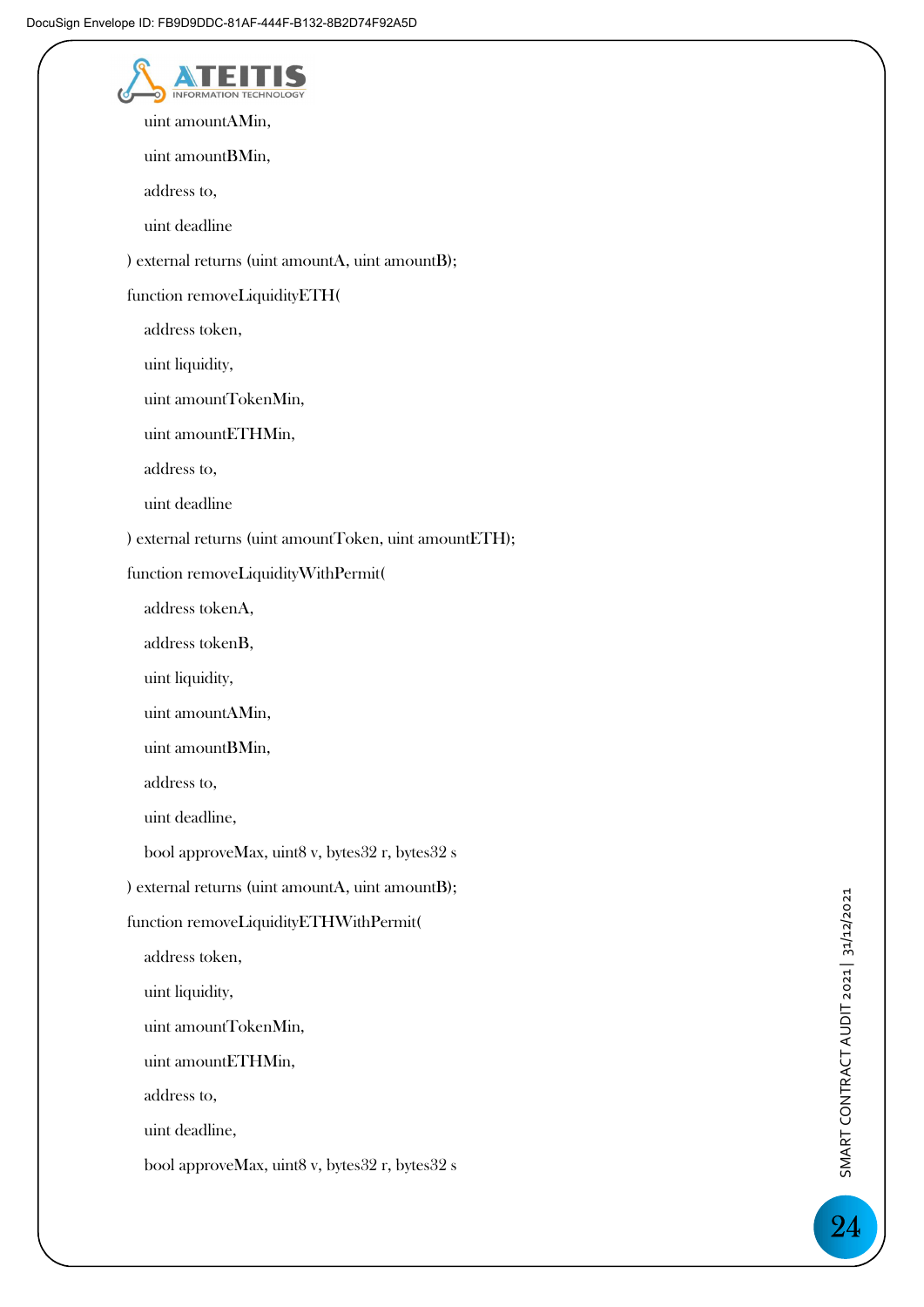**INFORMA**  ) external returns (uint amountToken, uint amountETH); function swapExactTokensForTokens( uint amountIn, uint amountOutMin, address[] calldata path, address to, uint deadline ) external returns (uint[] memory amounts); function swapTokensForExactTokens( uint amountOut, uint amountInMax, address[] calldata path, address to, uint deadline ) external returns (uint[] memory amounts); function swapExactETHForTokens(uint amountOutMin, address[] calldata path, address to, uint deadline) external payable returns (uint[] memory amounts); function swapTokensForExactETH(uint amountOut, uint amountInMax, address[] calldata path, address to, uint deadline) external returns (uint[] memory amounts); function swapExactTokensForETH(uint amountIn, uint amountOutMin, address[] calldata path, address to, uint deadline) external returns (uint[] memory amounts);

 function swapETHForExactTokens(uint amountOut, address[] calldata path, address to, uint deadline)

external

payable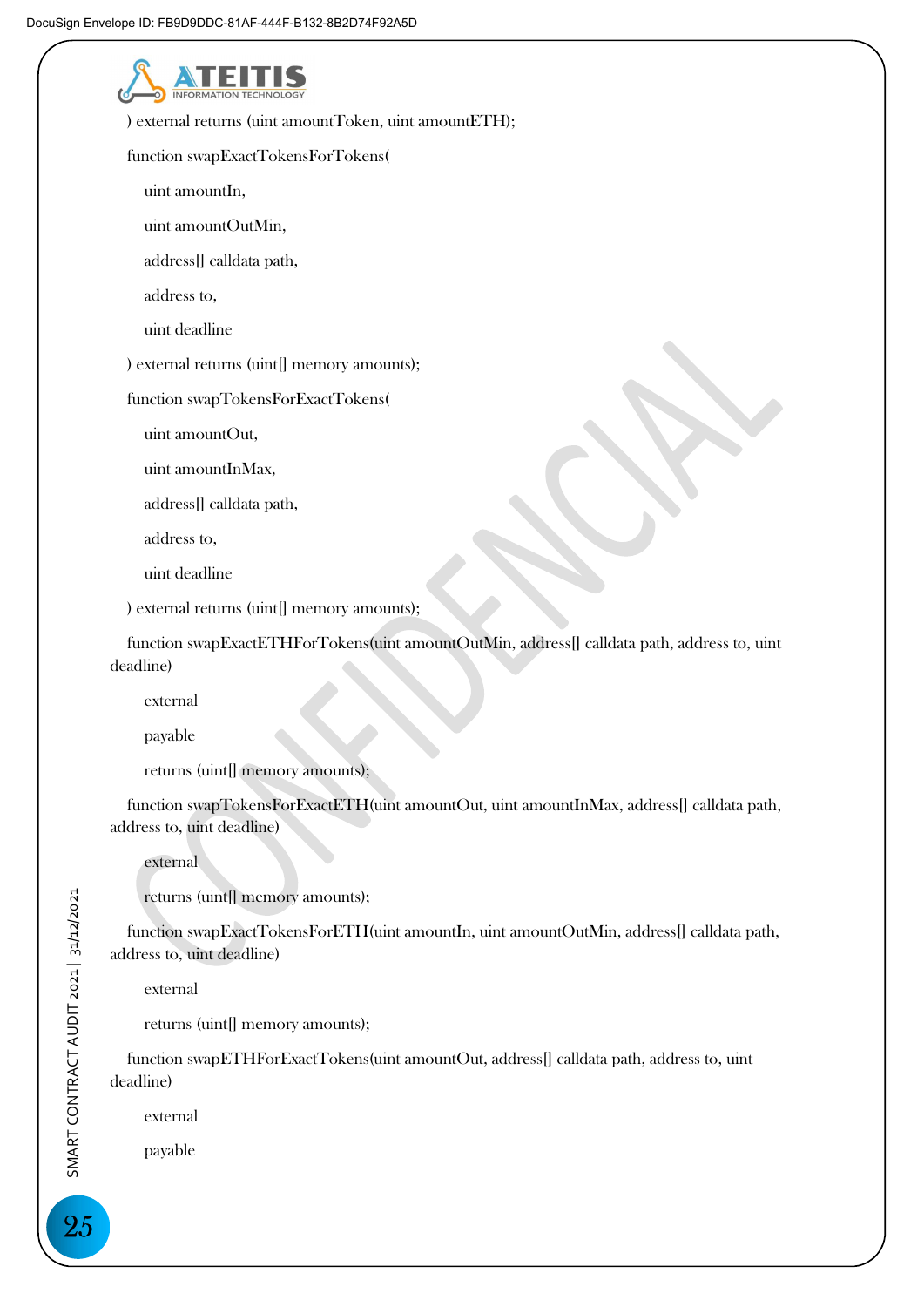

returns (uint[] memory amounts);

function quote(uint amountA, uint reserveA, uint reserveB) external pure returns (uint amountB);

function getAmountOut(uint amountIn, uint reserveIn, uint reserveOut) external pure returns (uint amountOut);

function getAmountIn(uint amountOut, uint reserveIn, uint reserveOut) external pure returns (uint amountIn);

function getAmountsOut(uint amountIn, address[] calldata path) external view returns (uint[] memory amounts);

 function getAmountsIn(uint amountOut, address[] calldata path) external view returns (uint[] memory amounts);

}

// pragma solidity  $\geq 0.6.2$ ;

interface IUniswapV2Router02 is IUniswapV2Router01 {

function removeLiquidityETHSupportingFeeOnTransferTokens(

address token,

uint liquidity,

uint amountTokenMin,

uint amountETHMin,

address to,

uint deadline

) external returns (uint amountETH);

function removeLiquidityETHWithPermitSupportingFeeOnTransferTokens(

address token,

uint liquidity,

uint amountTokenMin,

uint amountETHMin,

address to,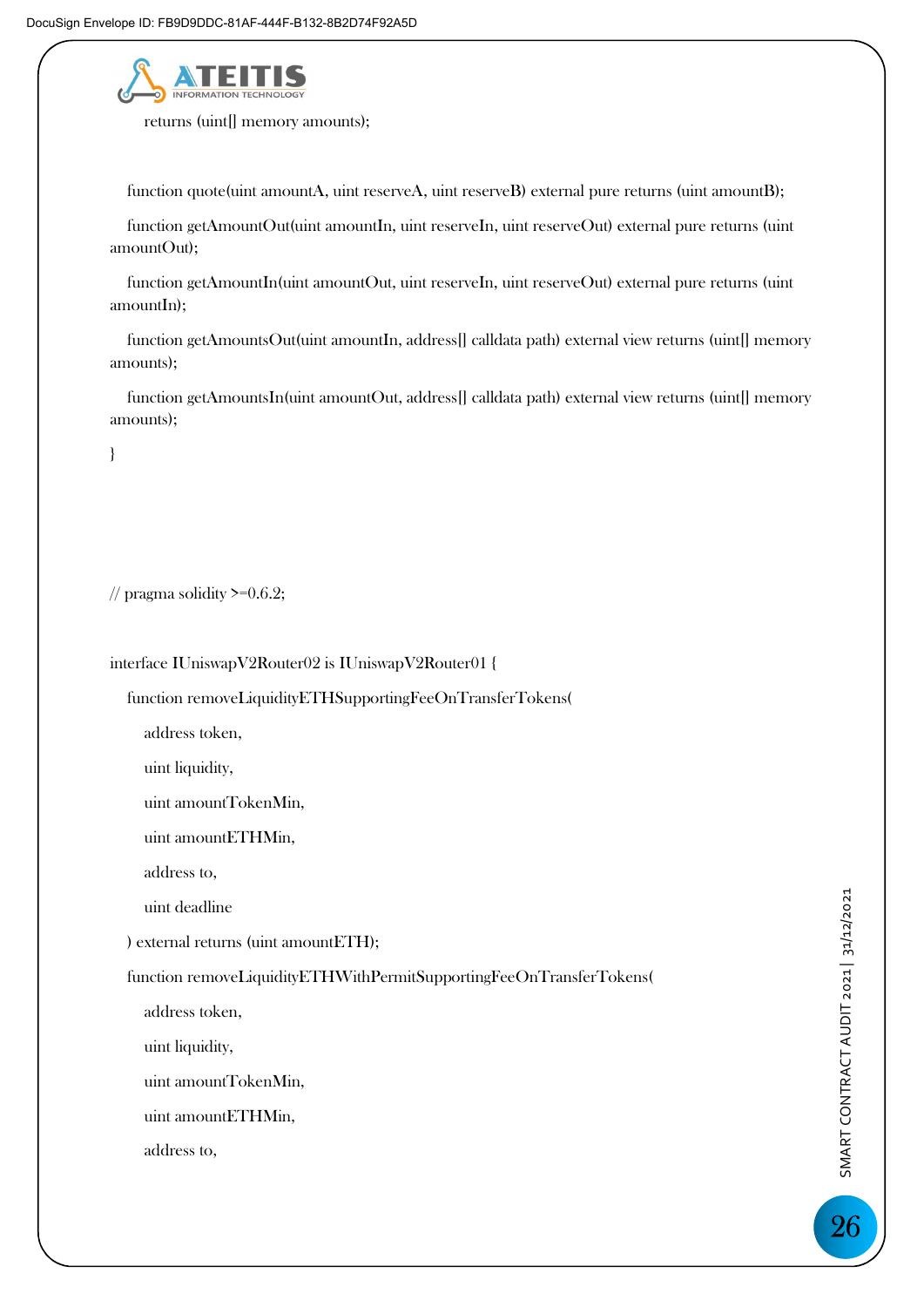

uint deadline,

bool approveMax, uint8 v, bytes32 r, bytes32 s

) external returns (uint amountETH);

function swapExactTokensForTokensSupportingFeeOnTransferTokens(

uint amountIn,

uint amountOutMin,

address[] calldata path,

address to,

uint deadline

) external;

function swapExactETHForTokensSupportingFeeOnTransferTokens(

uint amountOutMin,

address[] calldata path,

address to,

uint deadline

) external payable;

function swapExactTokensForETHSupportingFeeOnTransferTokens(

uint amountIn,

uint amountOutMin,

address[] calldata path,

address to,

uint deadline

) external;

### }

contract FHT is Context, IBEP20, Ownable {

using SafeMath for uint256;

using Address for address;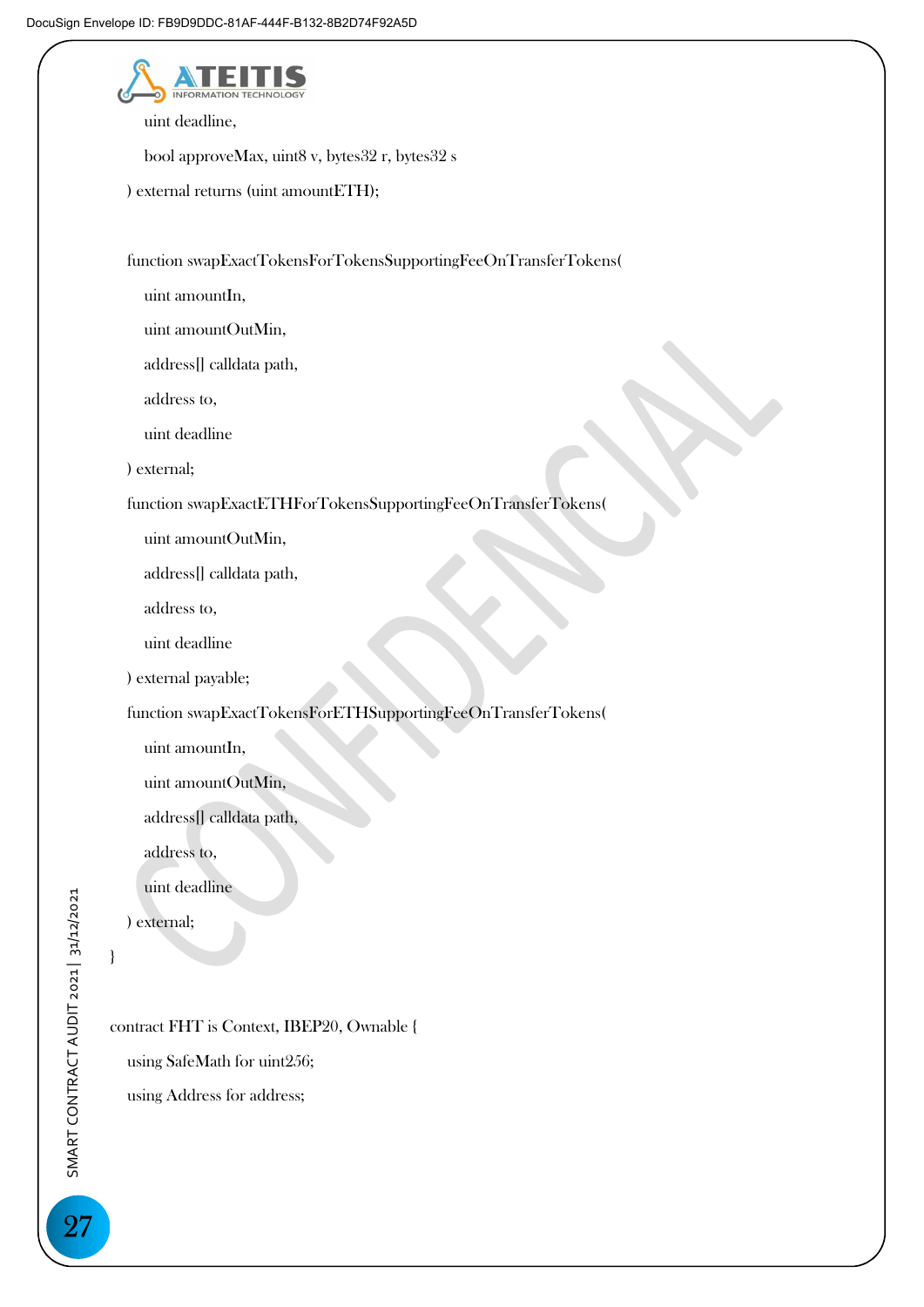

 address payable public charityWalletAddress = payable(0x8f020DB49E4bd2C97C7C95eA9775bf84b95C576A); // charity Address address public immutable deadAddress = 0x000000000000000000000000000000000000dEaD; mapping (address  $\Rightarrow$  uint256) private \_rOwned; mapping (address => uint256) private \_tOwned; mapping (address  $\Rightarrow$  mapping (address  $\Rightarrow$  uint 256)) private \_allowances;

mapping (address => bool) private \_isExcludedFromFee;

 mapping (address => bool) private \_isExcluded; address[] private \_excluded;

uint256 private constant MAX =  $\tilde{}}$  uint256(0); uint256 private  $\_tTotal = 1_000_000_000_000_000^*10^{**}18;$ uint256 private  $_TTotal = (MAX - (MAX \% _tTotal));$ uint256 private \_tFeeTotal;

 string private \_name = "Frontline Heroes Token"; string private \_symbol = "FHT"; uint8 private \_decimals = 18;

uint256 public  $\text{\_taxFee} = 2$ ; uint $256$  private \_previousTaxFee = \_taxFee;

uint256 public  $\text{liquidityFe} = 1$ ; uint256 private \_previousLiquidityFee = \_liquidityFee;

uint256 public \_buybackFee =  $2$ ; uint256 private \_previousBuybackFee = \_buybackFee;

uint256 public  $_{\text{charity}}$ Fee = 3;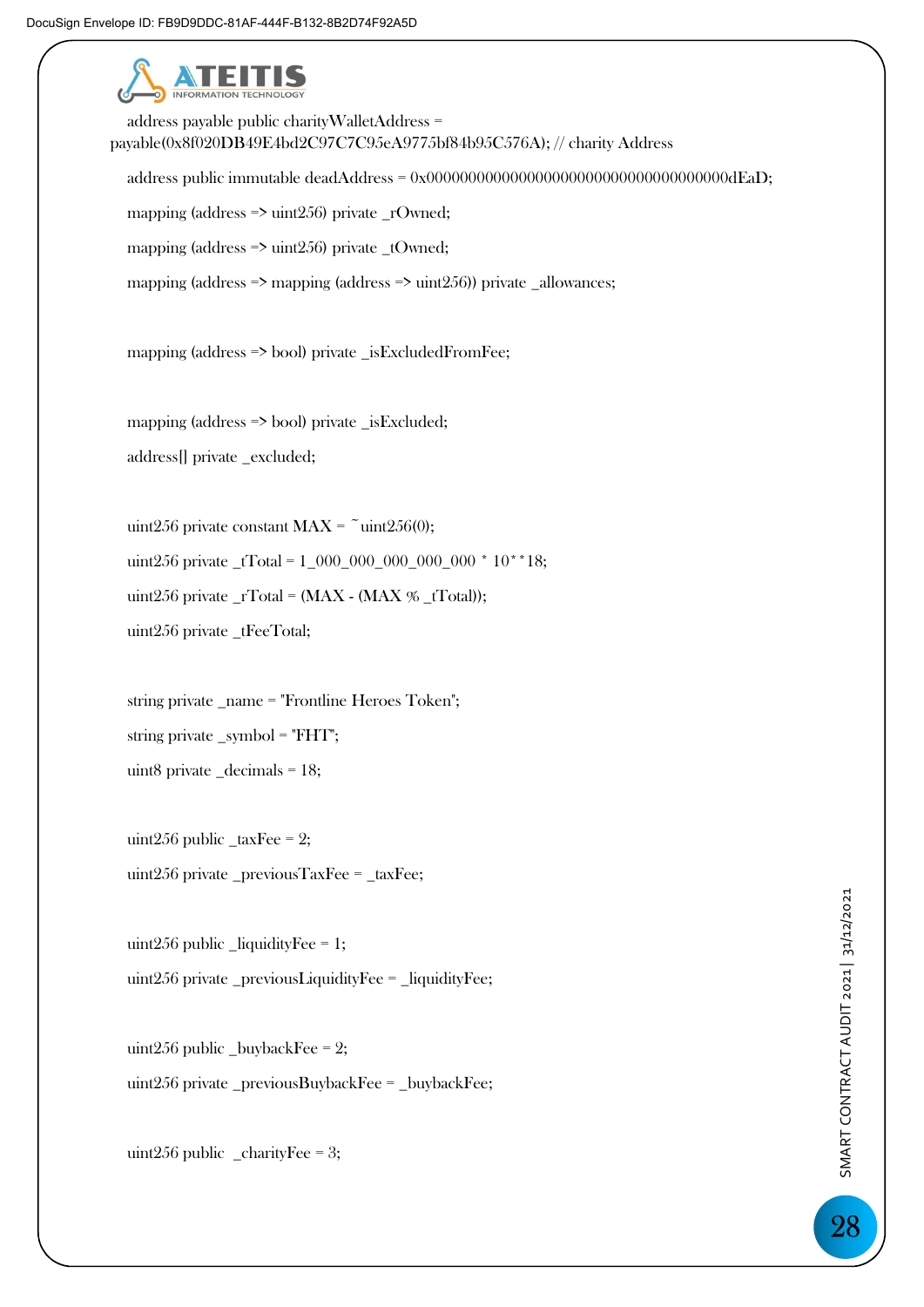

uint256 private \_previousCharityFee = \_charityFee;

 uint256 public \_maxTxAmount = 1\_000\_000\_000\_000\_0 \* 10\*\*18;//1% uint256 private minimumTokensBeforeSwap = 1\_000\_000\_0 \* 10\*\*18;

 IUniswapV2Router02 public immutable uniswapV2Router; address public immutable uniswapV2Pair;

bool inSwapAndLiquify;

bool public swapAndLiquifyEnabled = false;

event RewardLiquidityProviders(uint256 tokenAmount);

event SwapAndLiquifyEnabledUpdated(bool enabled);

event SwapAndLiquify(

uint256 tokensSwapped,

uint256 ethReceived,

uint256 tokensIntoLiqudity

);

event SwapTokensForETH(

uint256 amountIn,

address[] path

### );

modifier lockTheSwap {

inSwapAndLiquify = true;

\_;

inSwapAndLiquify = false;

}

constructor()

29 SMART CONTRACT AUDIT 2021 | 31/12/2021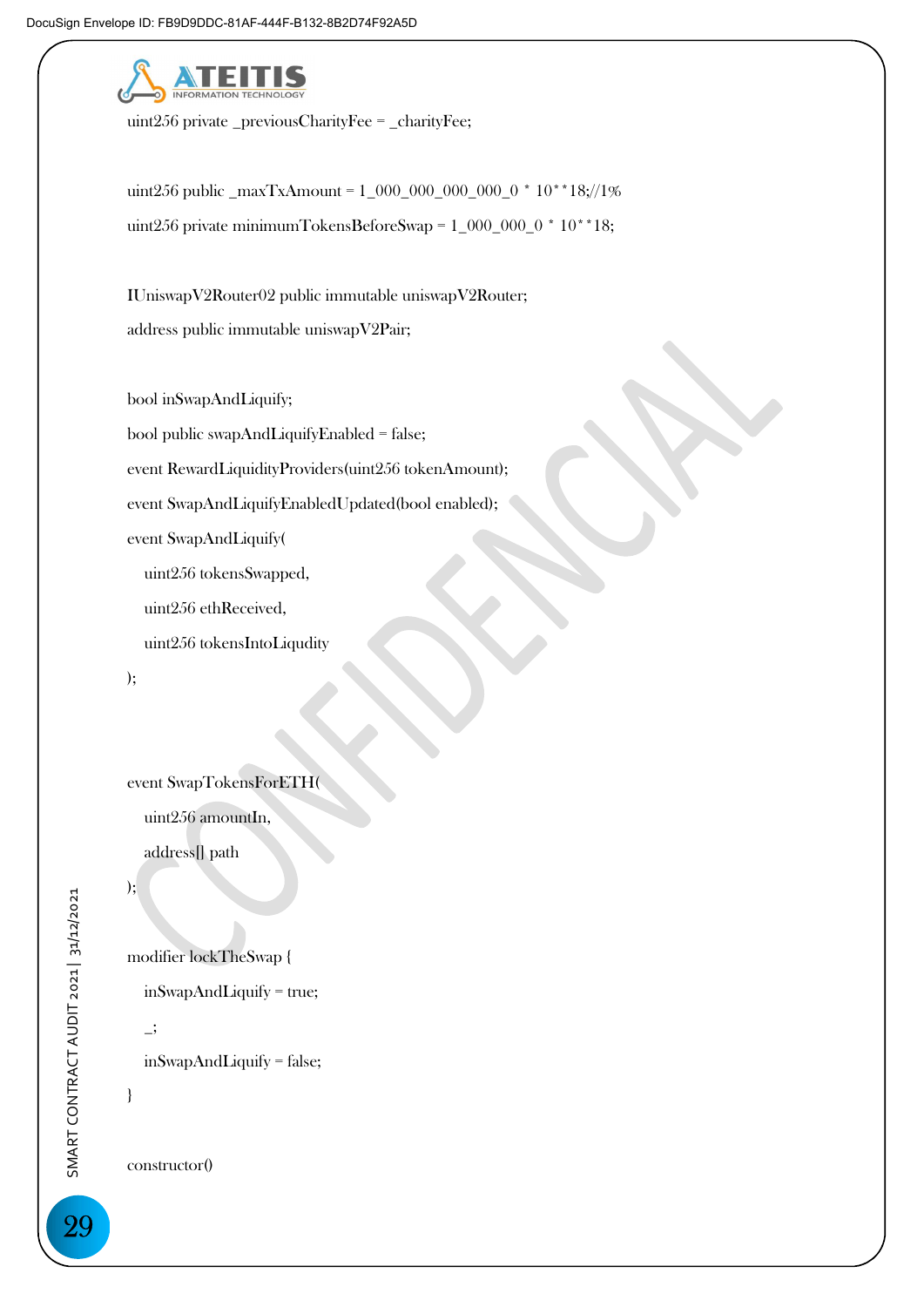

```
_{r}Owned[_{msg\text{Sender}}()] = _{r}Total;
```

```
 IUniswapV2Router02 _uniswapV2Router = 
IUniswapV2Router02(0x10ED43C718714eb63d5aA57B78B54704E256024E); 
      uniswapV2Pair = IUniswapV2Factory(_uniswapV2Router.factory()) 
        .createPair(address(this), _uniswapV2Router.WETH()); 
      uniswapV2Router = _uniswapV2Router; 
      _isExcludedFromFee[owner()] = true; 
      _isExcludedFromFee[address(this)] = true; 
    emit Transfer(address(0), _msgSender(), _tTotal);
   } 
   function name() public view returns (string memory) { 
      return _name; 
   } 
   function symbol() public view returns (string memory) { 
      return _symbol; 
   } 
   function decimals() public view returns (uint8) { 
      return _decimals; 
   }
```
function totalSupply() public view override returns (uint256) {

```
return _tTotal;
```

```
 }
```
function balanceOf(address account) public view override returns (uint256) {

if (\_isExcluded[account]) return \_tOwned[account];

return tokenFromReflection(\_rOwned[account]);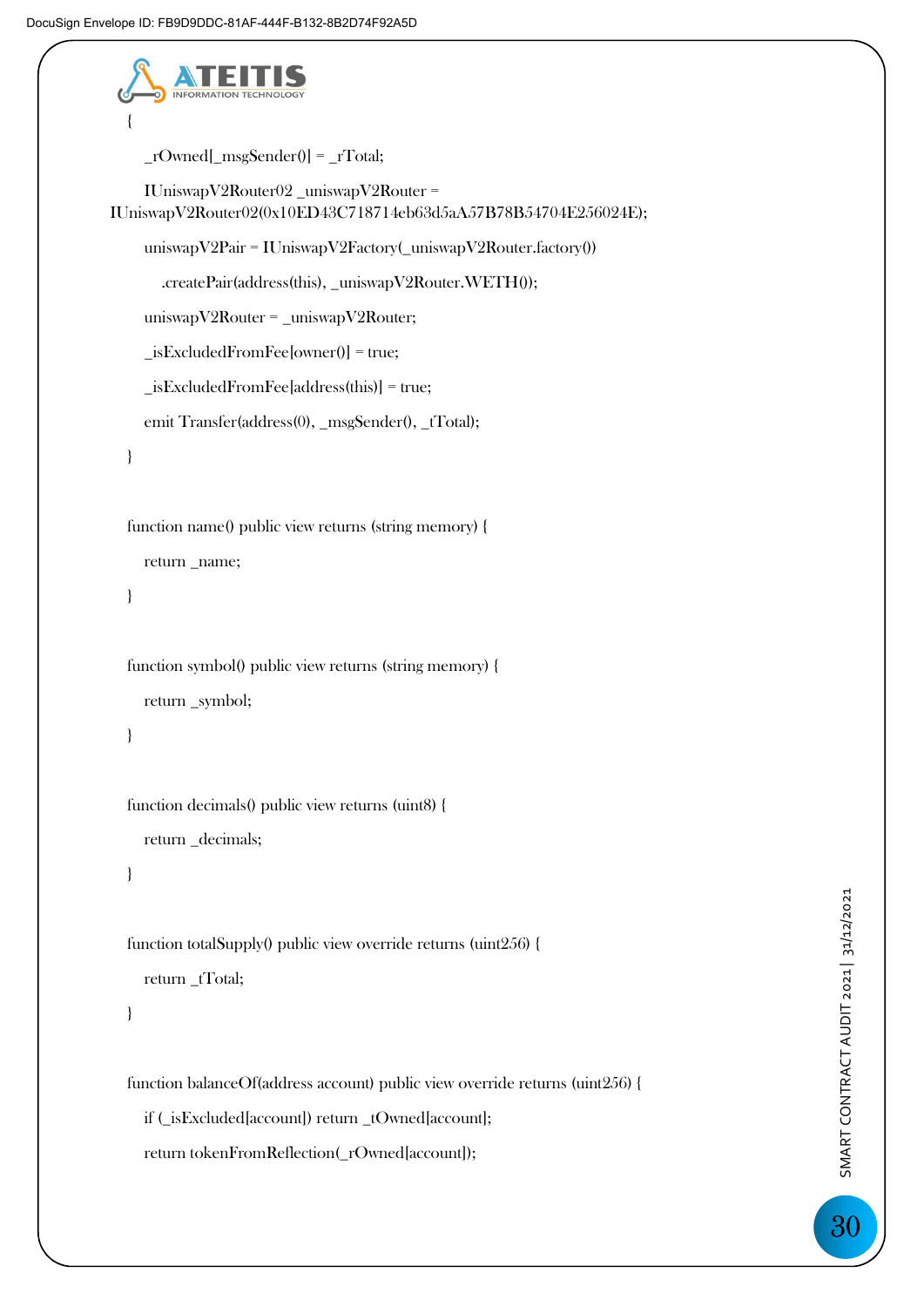```
 } 
   function transfer(address recipient, uint256 amount) public override returns (bool) { 
      _transfer(_msgSender(), recipient, amount); 
      return true; 
   } 
   function allowance(address owner, address spender) public view override returns (uint256) { 
      return _allowances[owner][spender]; 
   } 
   function approve(address spender, uint256 amount) public override returns (bool) { 
      _approve(_msgSender(), spender, amount); 
      return true; 
   } 
   function transferFrom(address sender, address recipient, uint256 amount) public override returns 
(bool) { 
      _transfer(sender, recipient, amount); 
      _approve(sender, _msgSender(), _allowances[sender][_msgSender()].sub(amount, "BEP20: transfer 
amount exceeds allowance")); 
     return true;
   } 
   function increaseAllowance(address spender, uint256 addedValue) public virtual returns (bool) {
```
\_approve(\_msgSender(), spender, \_allowances[\_msgSender()][spender].add(addedValue));

return true;

}

function decreaseAllowance(address spender, uint256 subtractedValue) public virtual returns (bool) {

 \_approve(\_msgSender(), spender, \_allowances[\_msgSender()][spender].sub(subtractedValue, "BEP20: decreased allowance below zero"));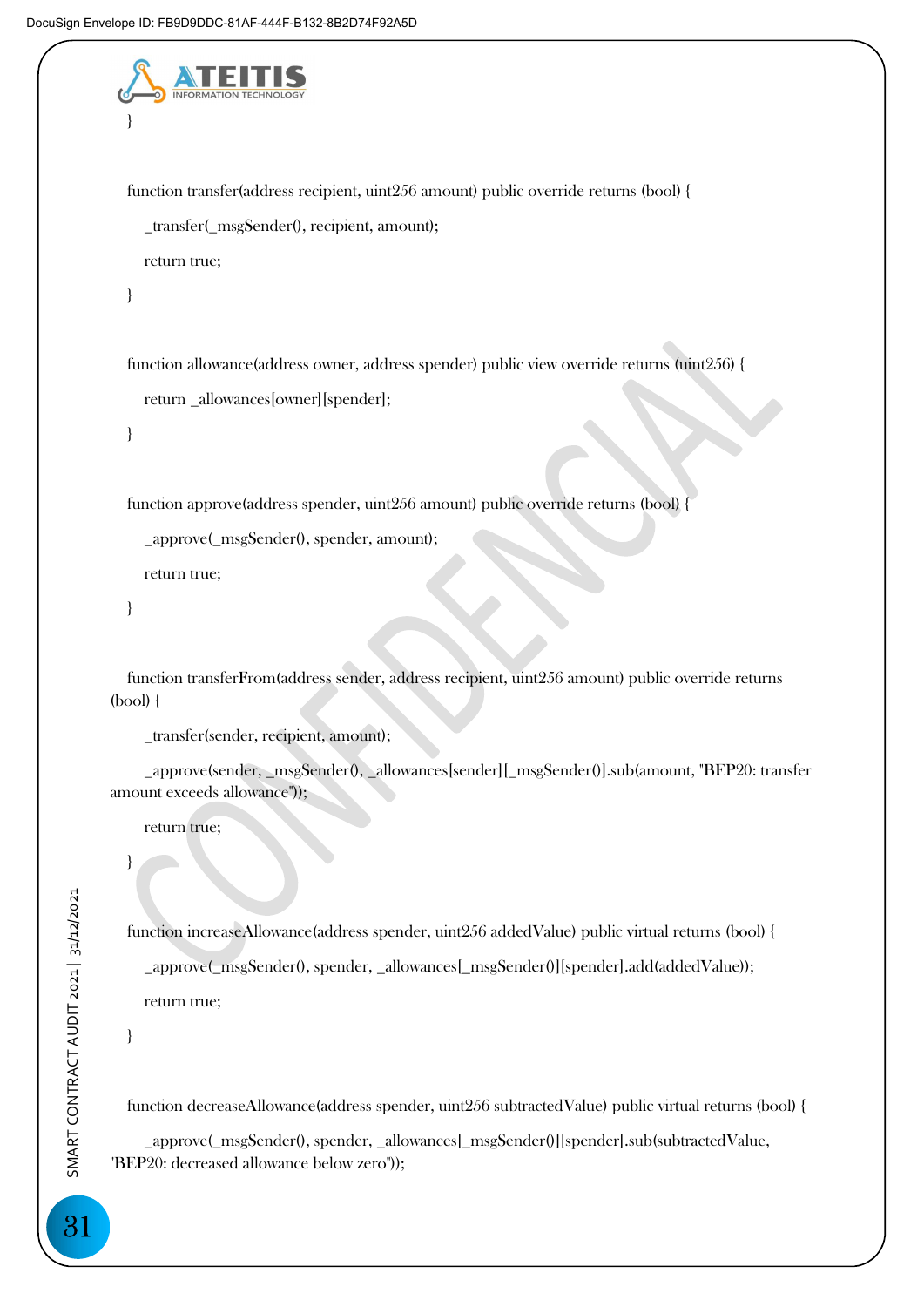```
 return true; 
 } 
 function isExcludedFromReward(address account) public view returns (bool) { 
   return _isExcluded[account]; 
 } 
 function totalFees() public view returns (uint256) { 
   return _tFeeTotal; 
 } 
 function minimumTokensBeforeSwapAmount() public view returns (uint256) { 
   return minimumTokensBeforeSwap; 
 } 
 function deliver(uint256 tAmount) public { 
   address sender = _msgSender(); 
   require(!_isExcluded[sender], "Excluded addresses cannot call this function"); 
   (uint256 rAmount,,,,,) = _getValues(tAmount); 
   _rOwned[sender] = _rOwned[sender].sub(rAmount); 
  rTotal = rTotal.sub(rAmount); _tFeeTotal = _tFeeTotal.add(tAmount); 
 } 
 function reflectionFromToken(uint256 tAmount, bool deductTransferFee) public view
```
returns(uint256) {

require(tAmount <= \_tTotal, "Amount must be less than supply");

if (!deductTransferFee) {

 $(i$ uint $256$  rAmount,,,,, $) = \text{getValues}(t)$ Amount);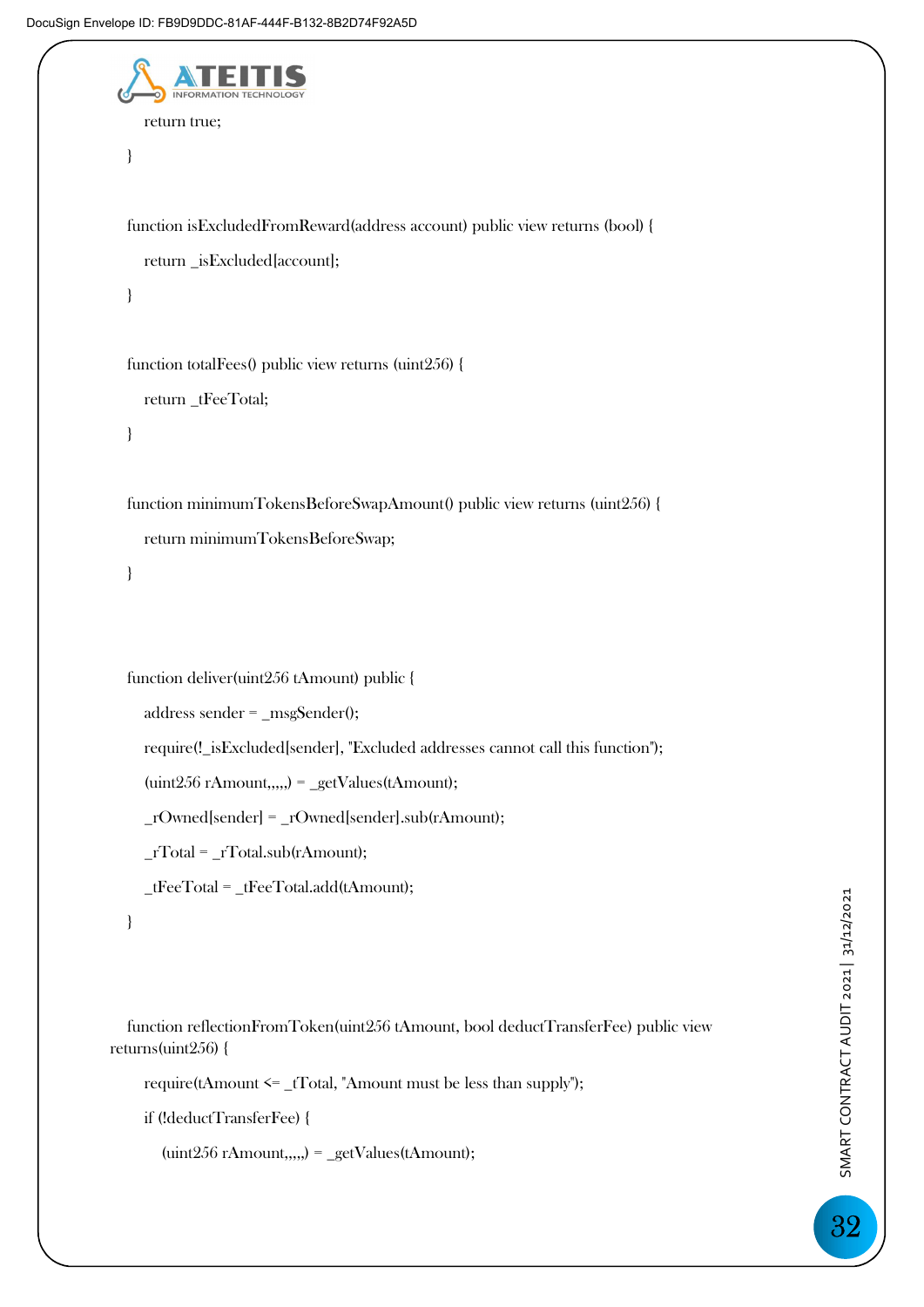```
 return rAmount; 
   } else { 
      (,uint256 rTransferAmount,,,,) = _getValues(tAmount); 
      return rTransferAmount; 
   } 
 } 
 function tokenFromReflection(uint256 rAmount) public view returns(uint256) { 
   require(rAmount <= _rTotal, "Amount must be less than total reflections"); 
   uint256 currentRate = _getRate(); 
   return rAmount.div(currentRate); 
 }
```
function excludeFromReward(address account) public onlyOwner() {

require(! isExcluded[account], "Account is already excluded"); if( $\Gamma$ Owned[account] > 0) {

\_tOwned[account] = tokenFromReflection(\_rOwned[account]);

}

```
 _isExcluded[account] = true;
```
\_excluded.push(account);

```
 function includeInReward(address account) external onlyOwner() { 
   require(_isExcluded[account], "Account is already excluded"); 
  for (uint256 i = 0; i < _excluded.length; i++) {
     if (\text{excluded}[i] == \text{account}) {
         _excluded[i] = _excluded[_excluded.length - 1]; 
        tOwned[account] = 0; _isExcluded[account] = false; 
         _excluded.pop();
```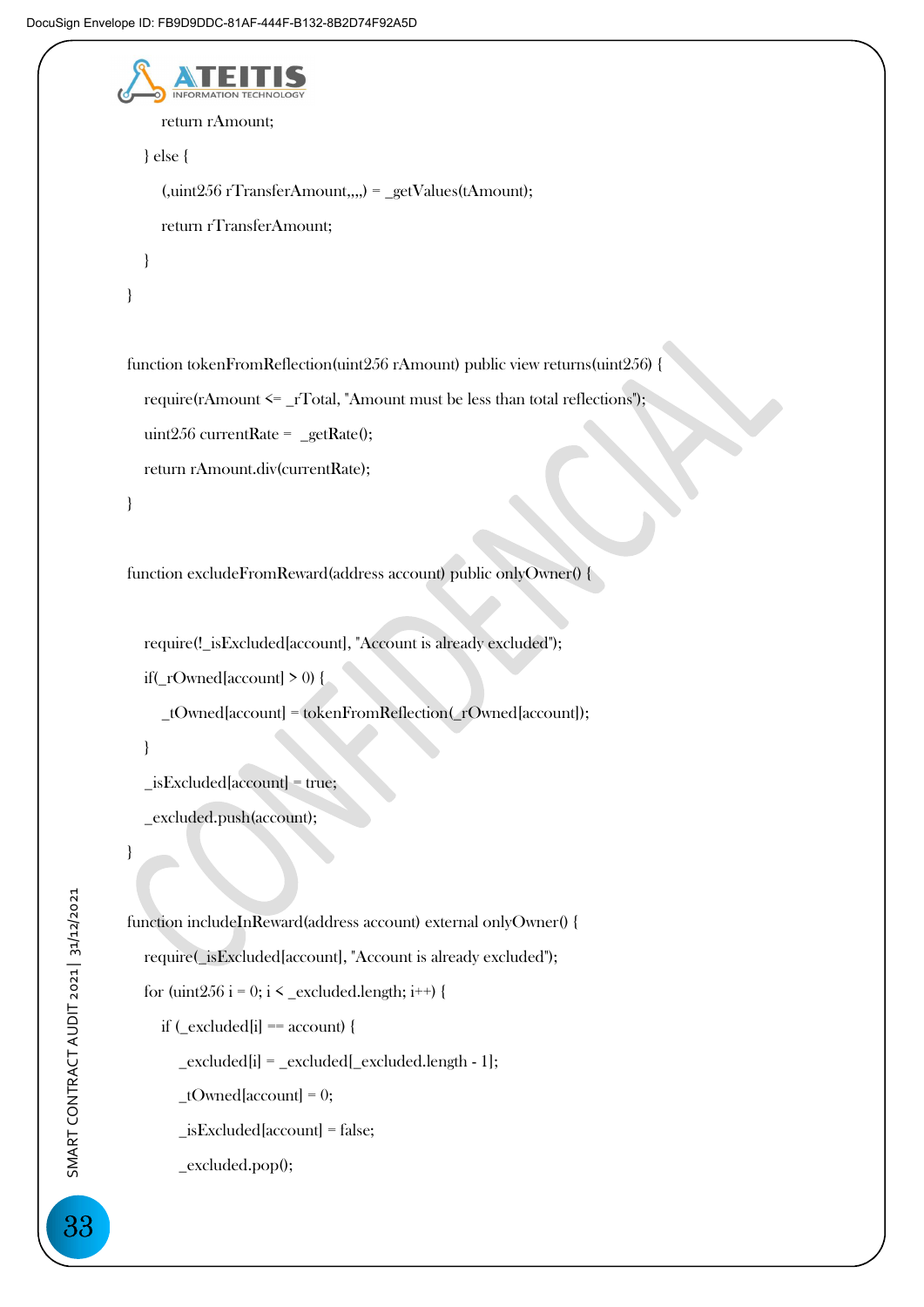```
 break; 
 } 
 } 
   } 
   function _approve(address owner, address spender, uint256 amount) private { 
      require(owner != address(0), "BEP20: approve from the zero address"); 
     require(spender != address(0), "BEP20: approve to the zero address"); 
      _allowances[owner][spender] = amount; 
     emit Approval(owner, spender, amount); 
   } 
   function _transfer(address from, address to, uint256 amount) private 
   { 
     require(from != address(0), "BEP20: transfer from the zero address"); 
      require(to != address(0), "BEP20: transfer to the zero address"); 
     require(amount > 0, "Transfer amount must be greater than zero");
    if(from != owner() && to != owner())
     { 
        require(amount <= _maxTxAmount, "Transfer amount exceeds the maxTxAmount."); 
     } 
     if (!inSwapAndLiquify && swapAndLiquifyEnabled && from != uniswapV2Pair && from != 
owner()) 
      { 
        uint256 contractTokenBalance = balanceOf(address(this)); 
        if (contractTokenBalance >= minimumTokensBeforeSwap) 
        { 
           contractTokenBalance = minimumTokensBeforeSwap;
```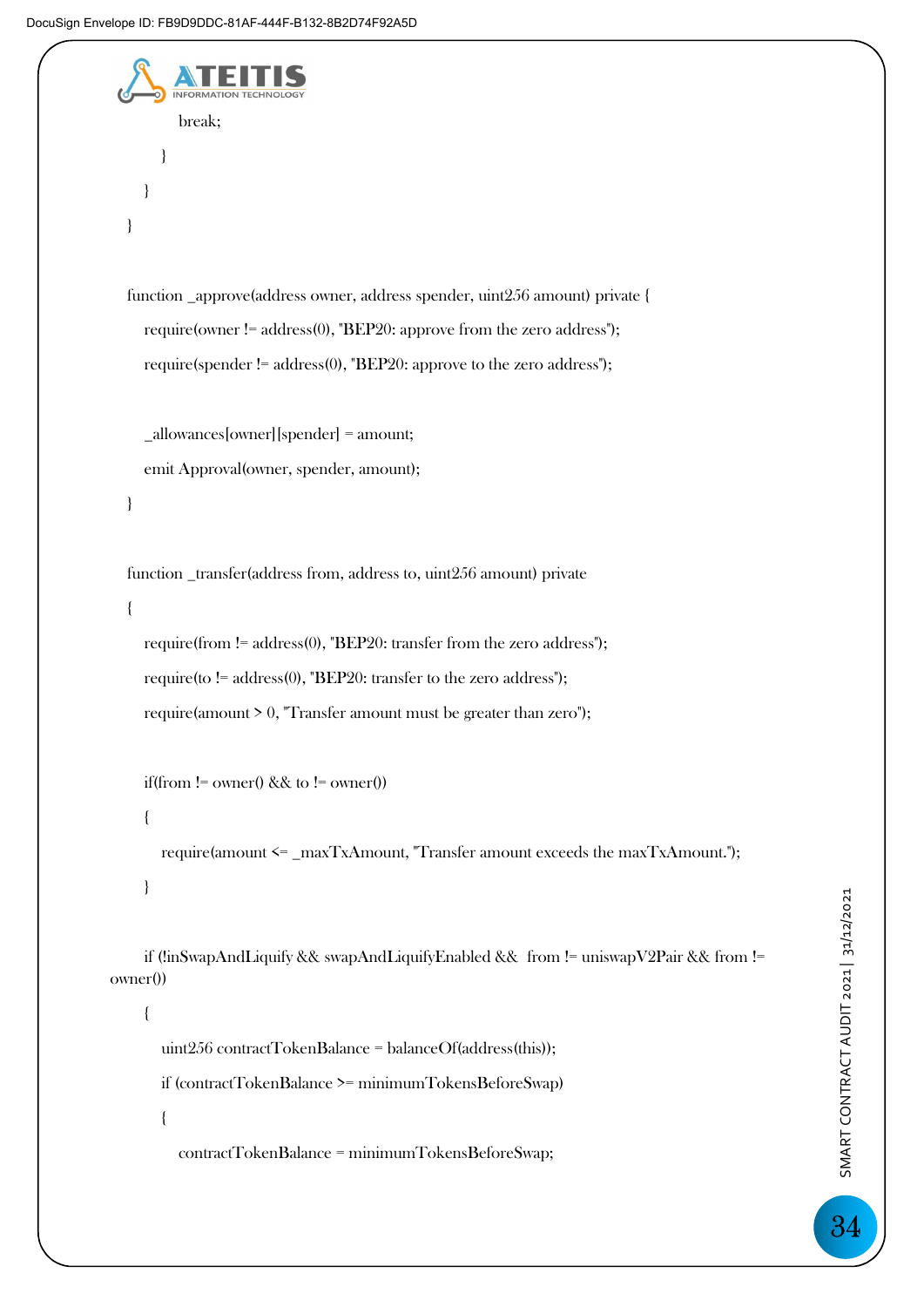```
 swapAndLiquify(contractTokenBalance); 
      } 
      checkForBuyBack(); 
   } 
   bool takeFee = true; 
   //if any account belongs to _isExcludedFromFee account then remove the fee 
   if(_isExcludedFromFee[from] || _isExcludedFromFee[to]){ 
      takeFee = false; 
   } 
   _tokenTransfer(from,to,amount,takeFee); 
 } 
 function swapAndLiquify(uint256 toksns) private lockTheSwap 
 { 
  uint256 totalFee = liquidityFee.add(buvbackFee).add(charityFe);
  uint256 halfLiquidityTokens = toksns.mul( liquidityFee).div(totalFee).div(2);
   uint256 swapableTokens = toksns.sub(halfLiquidityTokens); 
   uint256 initialBalance = address(this).balance; 
   swapTokensForEth(swapableTokens); 
   uint256 newBalance = address(this).balance.sub(initialBalance); 
   uint256 bnbForLiquidity = newBalance.mul(_liquidityFee).div(totalFee).div(2); 
   addLiquidity(halfLiquidityTokens, bnbForLiquidity); 
   uint256 bnbForcharity = newBalance.mul(_charityFee).div(totalFee); 
   transferToAddressETH(charityWalletAddress, bnbForcharity); 
   //remaining balance left for buyback. 
 } 
 function swapTokensForEth(uint256 tokenAmount) private {
```
 $\frac{1}{2}$  generate the uniswap pair path of token  $\rightarrow$  weth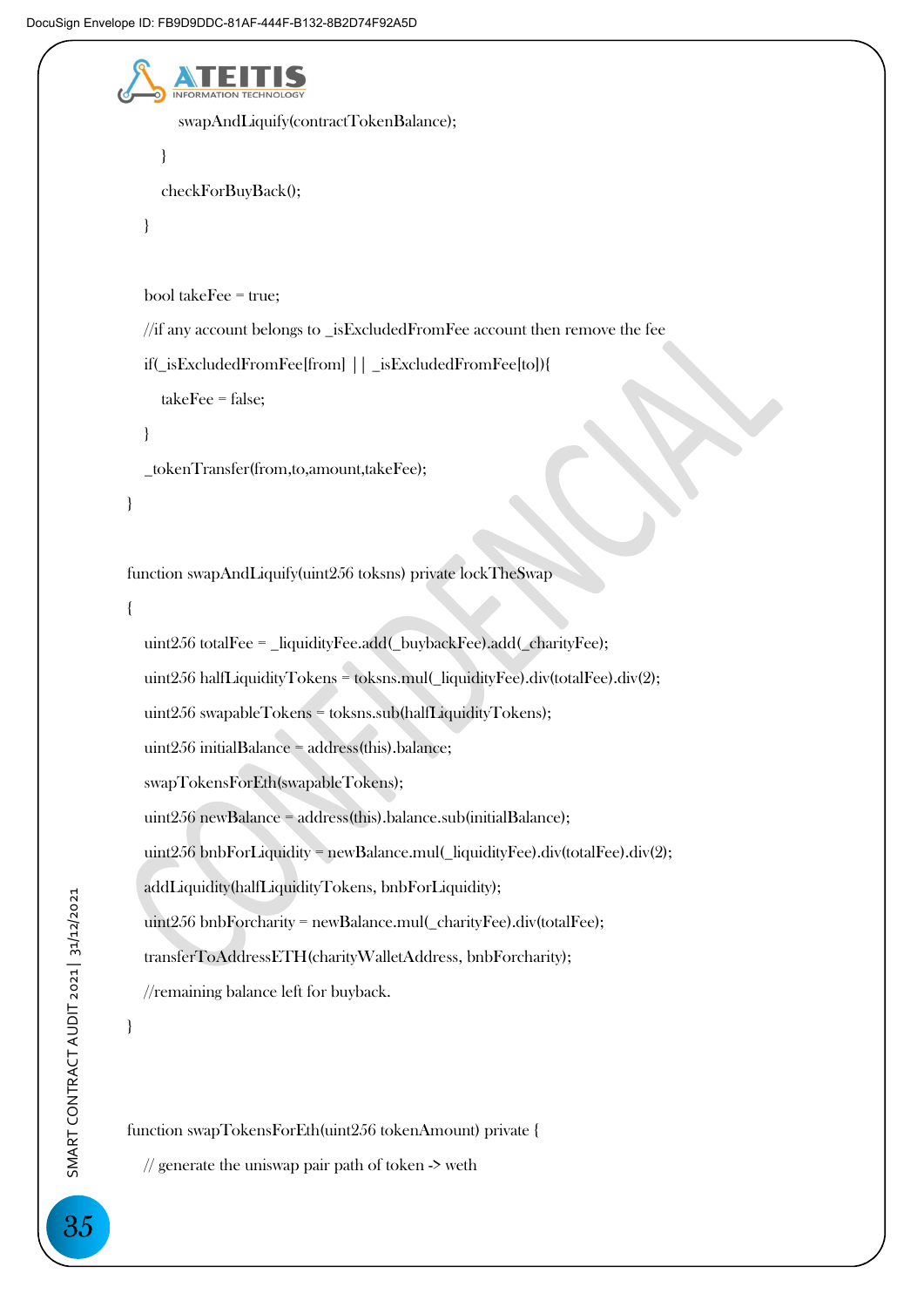

address[] memory path = new address[ $(2)$ ;

 $path[0] = address(this);$ 

 $path[1] =$  uniswapV2Router.WETH $()$ ;

\_approve(address(this), address(uniswapV2Router), tokenAmount);

 uniswapV2Router.swapExactTokensForETHSupportingFeeOnTransferTokens(tokenAmount, 0, path, address(this), block.timestamp);

emit SwapTokensForETH(tokenAmount, path);

}

function addLiquidity(uint256 tokenAmount, uint256 ethAmount) private {

```
 // approve token transfer to cover all possible scenarios
```
\_approve(address(this), address(uniswapV2Router), tokenAmount);

// add the liquidity

uniswapV2Router.addLiquidityETH{value: ethAmount}(

address(this), tokenAmount,

0, // slippage is unavoidable

0, // slippage is unavoidable

owner(), block.timestamp

);

```
 }
```
 function \_tokenTransfer(address sender, address recipient, uint256 amount,bool takeFee) private { if(!takeFee)

removeAllFee();

if (\_isExcluded[sender] && !\_isExcluded[recipient]) {

\_transferFromExcluded(sender, recipient, amount);

} else if (!\_isExcluded[sender] && \_isExcluded[recipient]) {

\_transferToExcluded(sender, recipient, amount);

} else if (\_isExcluded[sender] && \_isExcluded[recipient]) {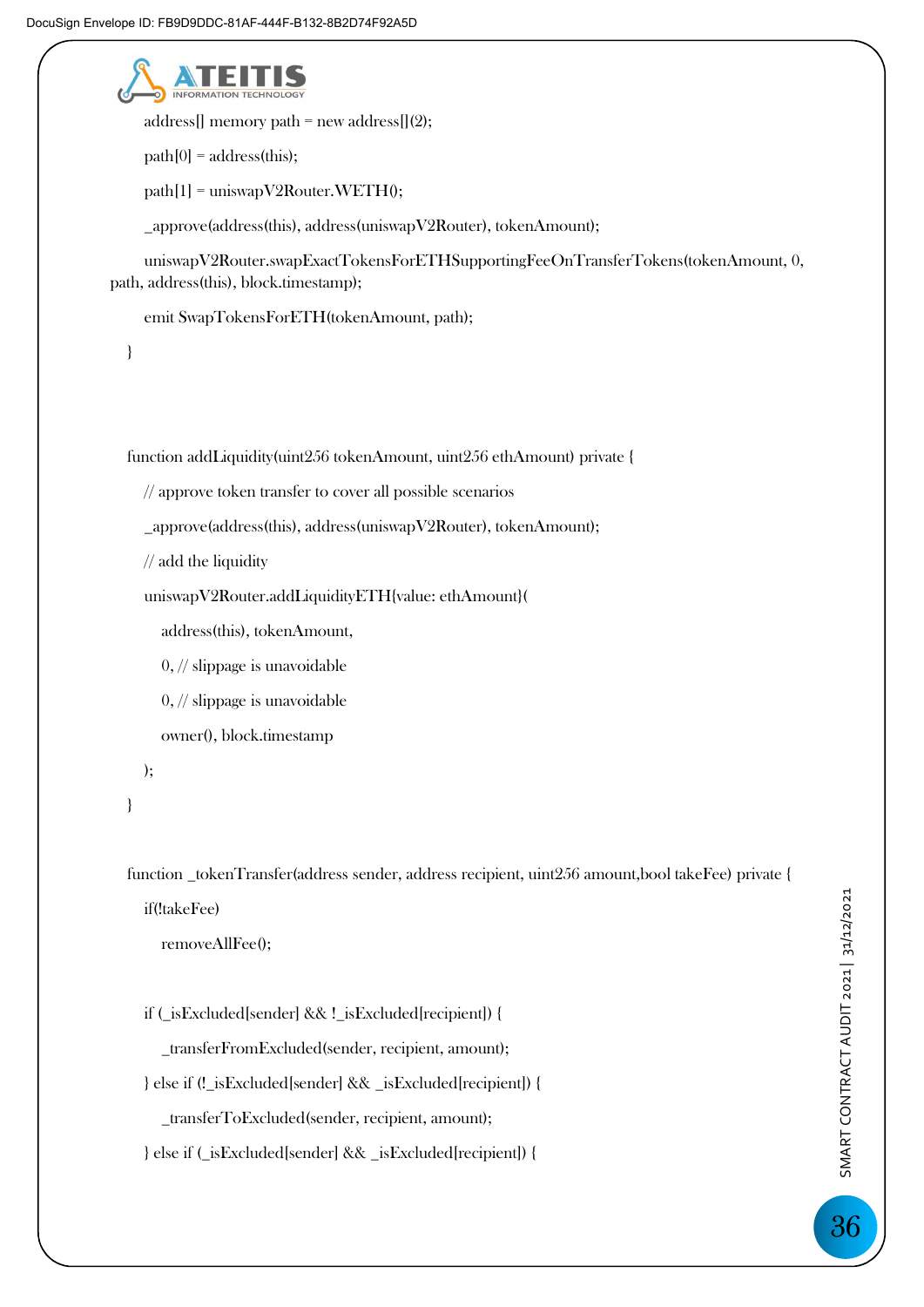

\_transferBothExcluded(sender, recipient, amount);

} else {

\_transferStandard(sender, recipient, amount);

}

if(!takeFee)

restoreAllFee();

}

function \_transferStandard(address sender, address recipient, uint256 tAmount) private {

 (uint256 rAmount, uint256 rTransferAmount, uint256 rFee, uint256 tTransferAmount, uint256 tFee, uint256 tLiquidity) = \_getValues(tAmount);

\_rOwned[sender] = \_rOwned[sender].sub(rAmount);

\_rOwned[recipient] = \_rOwned[recipient].add(rTransferAmount);

\_takeLiquidity(tLiquidity);

\_reflectFee(rFee, tFee);

emit Transfer(sender, recipient, tTransferAmount);

}

function \_transferToExcluded(address sender, address recipient, uint256 tAmount) private {

 (uint256 rAmount, uint256 rTransferAmount, uint256 rFee, uint256 tTransferAmount, uint256 tFee, uint256 tLiquidity) = \_getValues(tAmount);

\_rOwned[sender] = \_rOwned[sender].sub(rAmount);

\_tOwned[recipient] = \_tOwned[recipient].add(tTransferAmount);

\_rOwned[recipient] = \_rOwned[recipient].add(rTransferAmount);

\_takeLiquidity(tLiquidity);

\_reflectFee(rFee, tFee);

emit Transfer(sender, recipient, tTransferAmount);

}

function \_transferFromExcluded(address sender, address recipient, uint256 tAmount) private {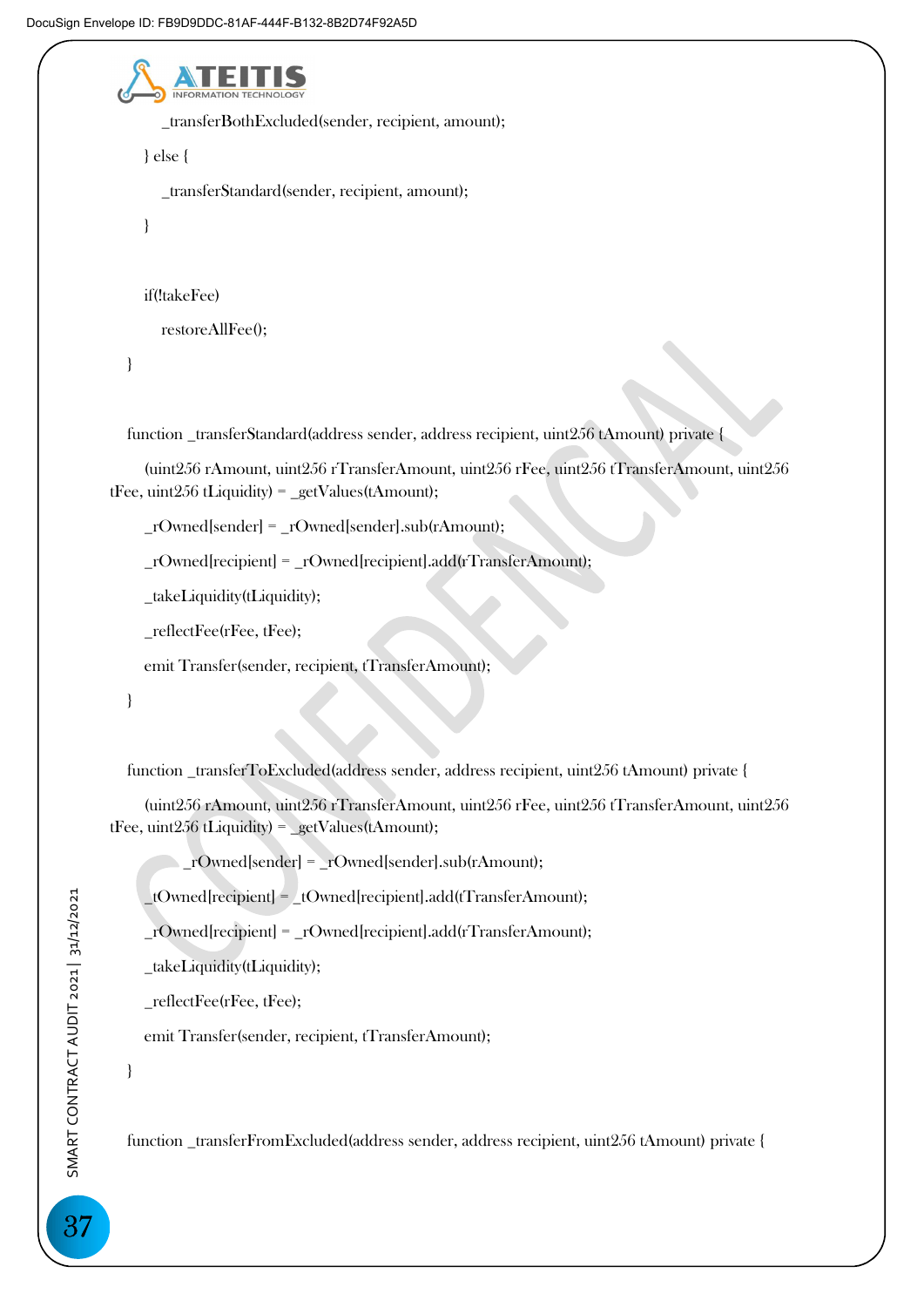

 (uint256 rAmount, uint256 rTransferAmount, uint256 rFee, uint256 tTransferAmount, uint256 tFee, uint256 tLiquidity) = \_getValues(tAmount);

\_tOwned[sender] = \_tOwned[sender].sub(tAmount);

 $rQwned[sender] = rQwned[sender].sub(rAmount);$ 

\_rOwned[recipient] = \_rOwned[recipient].add(rTransferAmount);

\_takeLiquidity(tLiquidity);

\_reflectFee(rFee, tFee);

emit Transfer(sender, recipient, tTransferAmount);

}

function \_transferBothExcluded(address sender, address recipient, uint256 tAmount) private {

 (uint256 rAmount, uint256 rTransferAmount, uint256 rFee, uint256 tTransferAmount, uint256 tFee, uint256 tLiquidity) =  $getValues(tAmount);$ 

\_tOwned[sender] = \_tOwned[sender].sub(tAmount);

\_rOwned[sender] = \_rOwned[sender].sub(rAmount);

\_tOwned[recipient] = \_tOwned[recipient].add(tTransferAmount);

\_rOwned[recipient] = \_rOwned[recipient].add(rTransferAmount);

\_takeLiquidity(tLiquidity);

\_reflectFee(rFee, tFee);

emit Transfer(sender, recipient, tTransferAmount);

}

function \_reflectFee(uint256 rFee, uint256 tFee) private {

 $_TTotal = TTotal.sub(rFee);$ 

 $tFeeTotal = tFeeTotal.add(tFee);$ 

}

 function \_getValues(uint256 tAmount) private view returns (uint256, uint256, uint256, uint256, uint256, uint256) {

(uint256 tTransferAmount, uint256 tFee, uint256 tLiquidity) = \_getTValues(tAmount);

 (uint256 rAmount, uint256 rTransferAmount, uint256 rFee) = \_getRValues(tAmount, tFee, tLiquidity, \_getRate());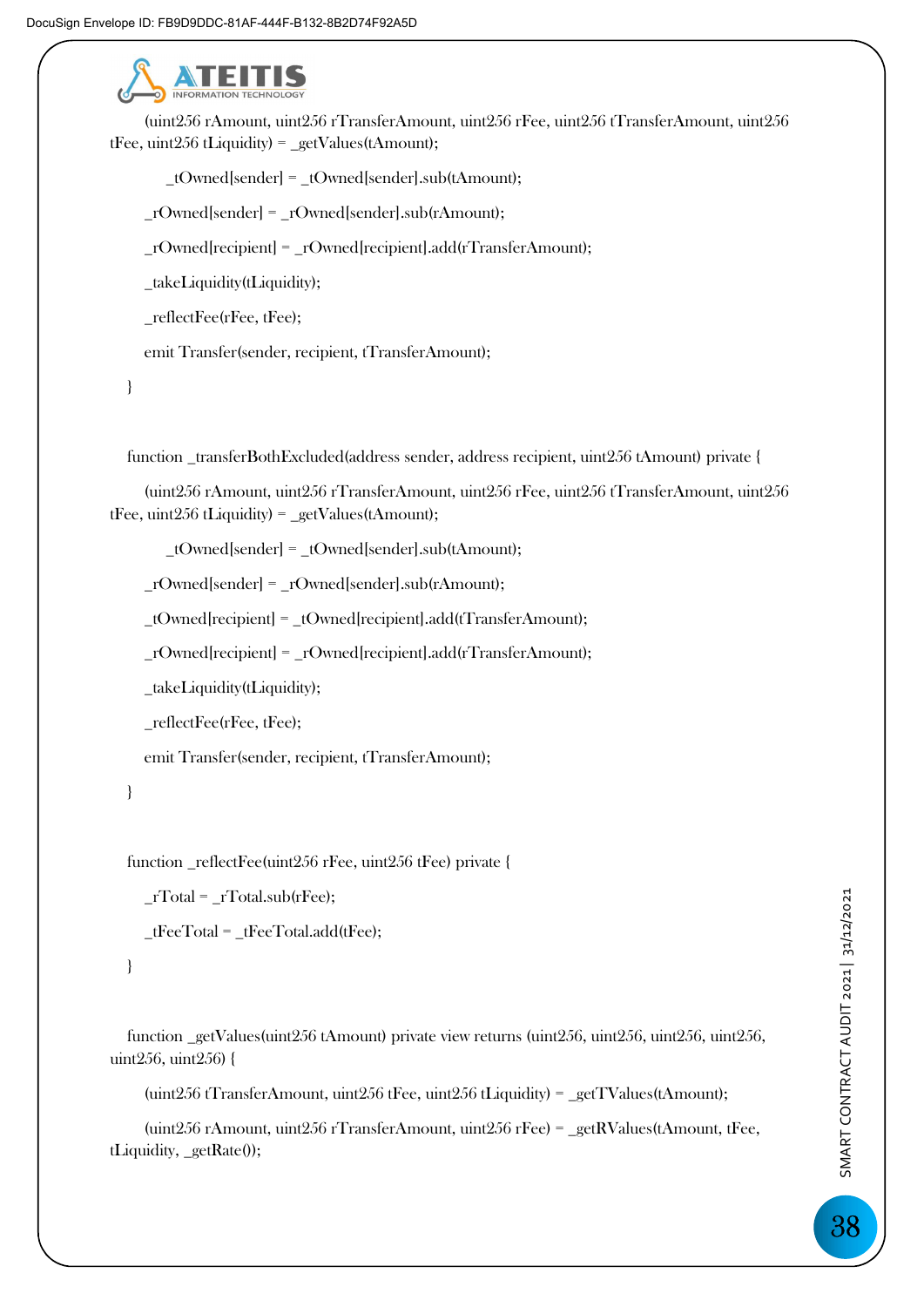

return (rAmount, rTransferAmount, rFee);

```
 }
```
 function \_getRate() private view returns(uint256) {  $(\text{uint256} \text{ rSupply}, \text{uint256} \text{ tSupply}) = \text{getCurrentSupply}();$ return rSupply.div(tSupply);

 $\Box$ 

function \_getCurrentSupply() private view returns(uint256, uint256) {

uint256 rSupply = \_rTotal;

uint $256$  tSupply =  $_TTotal;$ 

for (uint256 i = 0; i < \_excluded.length; i++) {

 if (\_rOwned[\_excluded[i]] > rSupply || \_tOwned[\_excluded[i]] > tSupply) return (\_rTotal,  $_tTotal);$ 

rSupply = rSupply.sub(\_rOwned[\_excluded[i]]);

tSupply = tSupply.sub(\_tOwned[\_excluded[i]]);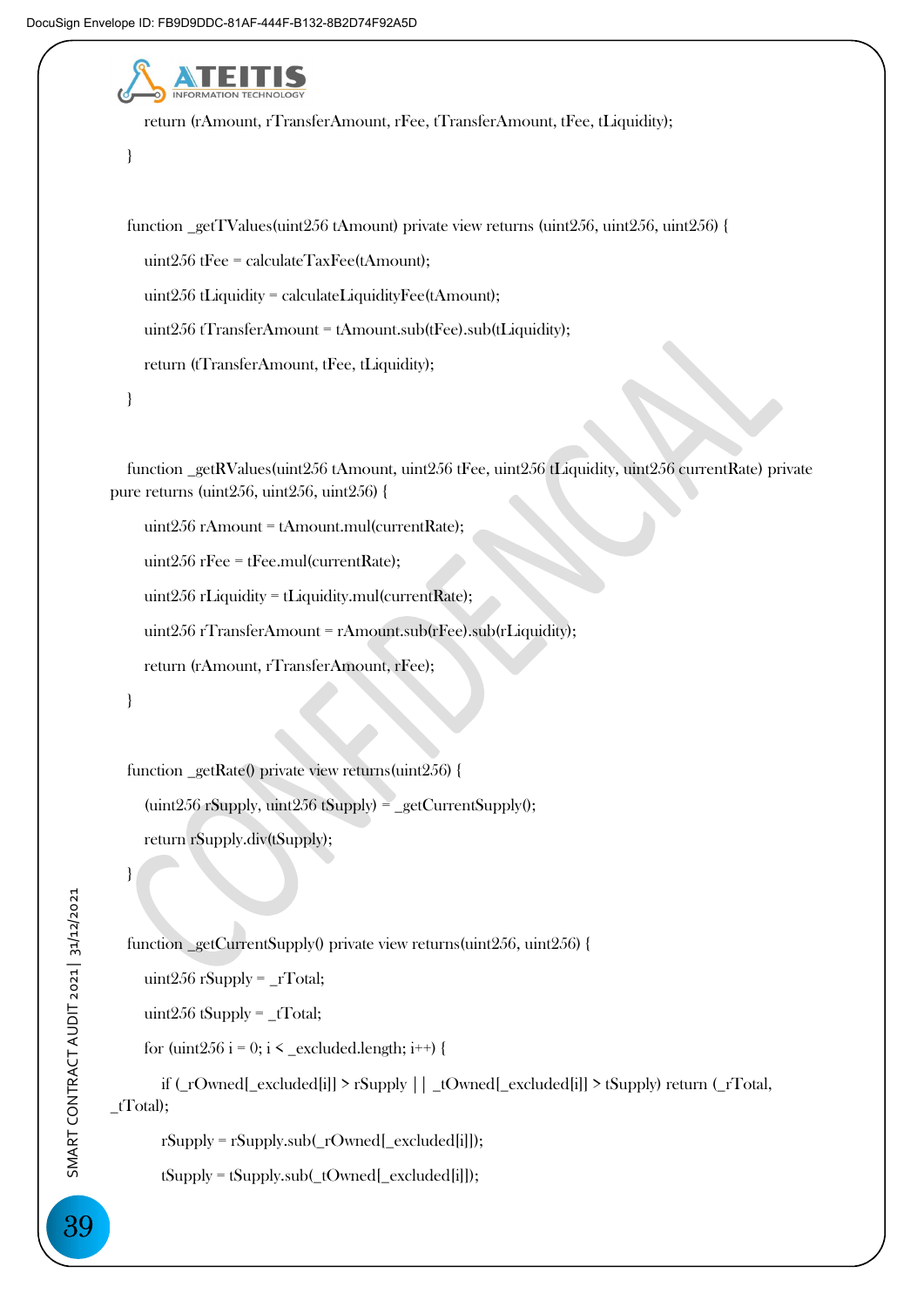```
 } 
      if (rSupply < _rTotal.div(_tTotal)) return (_rTotal, _tTotal); 
      return (rSupply, tSupply); 
   } 
   function _takeLiquidity(uint256 tLiquidity) private { 
     uint256 currentRate = getRate();
      uint256 rLiquidity = tLiquidity.mul(currentRate); 
     _{\text{r}Owned[address(this)] = _{\text{r}}Owned[address(this)].add(rLiquidity);
      if(_isExcluded[address(this)]) 
        _tOwned[address(this)] = _tOwned[address(this)].add(tLiquidity); 
   } 
   function calculateTaxFee(uint256 _amount) private view returns (uint256) {
```

```
 return _amount.mul(_taxFee).div( 
      10**2 
   ); 
 }
```

```
 function calculateLiquidityFee(uint256 _amount) private view returns (uint256) { 
   return _amount.mul(_liquidityFee.add(_buybackFee).add(_charityFee)).div(100); 
 }
```

```
 function removeAllFee() private { 
  \text{\_taxFee} = 0;\_liquidityFee = 0;
  _buybackFee = 0;
   _{\rm \_}charityFee = 0;
```

```
 }
```
function restoreAllFee() private {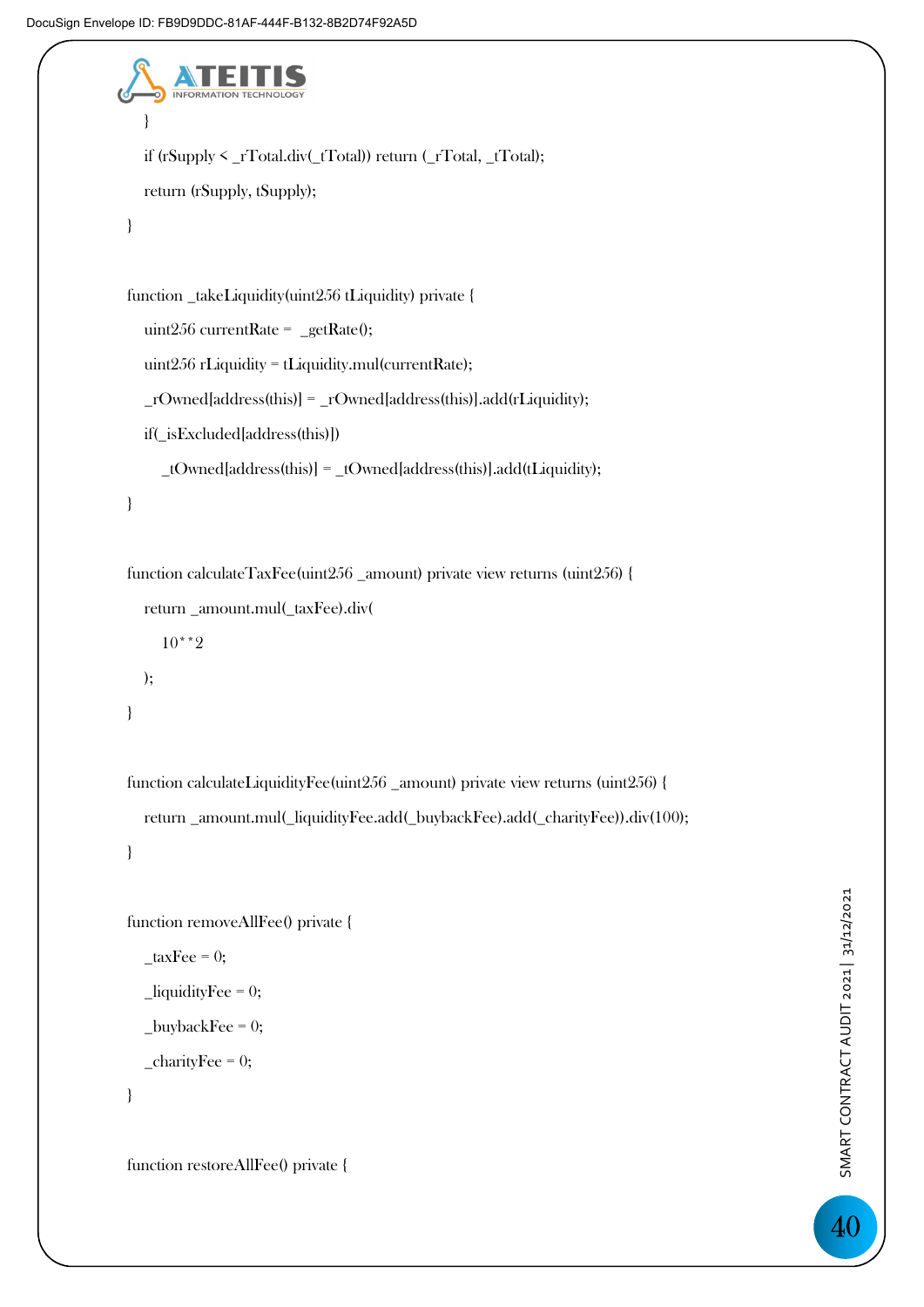

 \_taxFee = \_previousTaxFee; \_liquidityFee = \_previousLiquidityFee; \_buybackFee = \_previousBuybackFee; \_charityFee = \_previousCharityFee;

```
 }
```
function prepareForPreSale() external onlyOwner {

```
 setSwapAndLiquifyEnabled(false);
```
 $maxTxAmount = tTotal;$ 

```
\text{\_taxFee} = 0;
```
\_previousTaxFee = \_taxFee;

```
\_liquidityFee = 0;
```

```
 _previousLiquidityFee = _liquidityFee;
```

```
_buybackFee = 0;
```

```
 _previousBuybackFee = _buybackFee;
```

```
charityFee = 0;
```

```
 _previousCharityFee = _charityFee;
```

```
 }
```
function afterPreSale() external onlyOwner {

```
 setSwapAndLiquifyEnabled(true);
```

```
maxTxAmount = _tTotal-div(100);
```
 $\angle$ taxFee = 2;

\_previousTaxFee = \_taxFee;

```
 _liquidityFee = 1;
```
\_previousLiquidityFee = \_liquidityFee;

 $\_$ buybackFee = 2;

 $previouslybackFee = \text{buybackFee};$ 

```
_{\rm{}\_charityFee = 3;}
```
\_previousCharityFee = \_charityFee;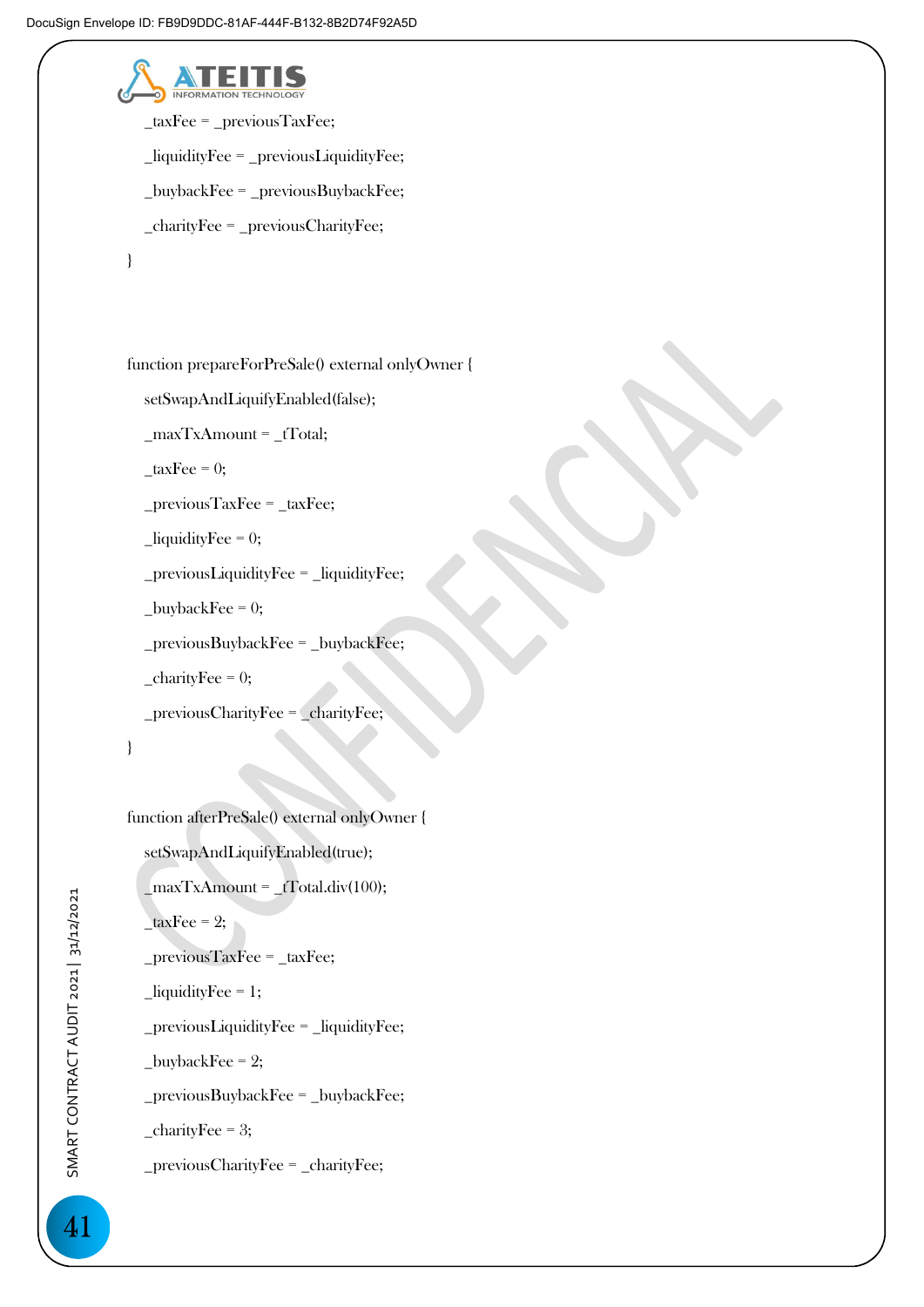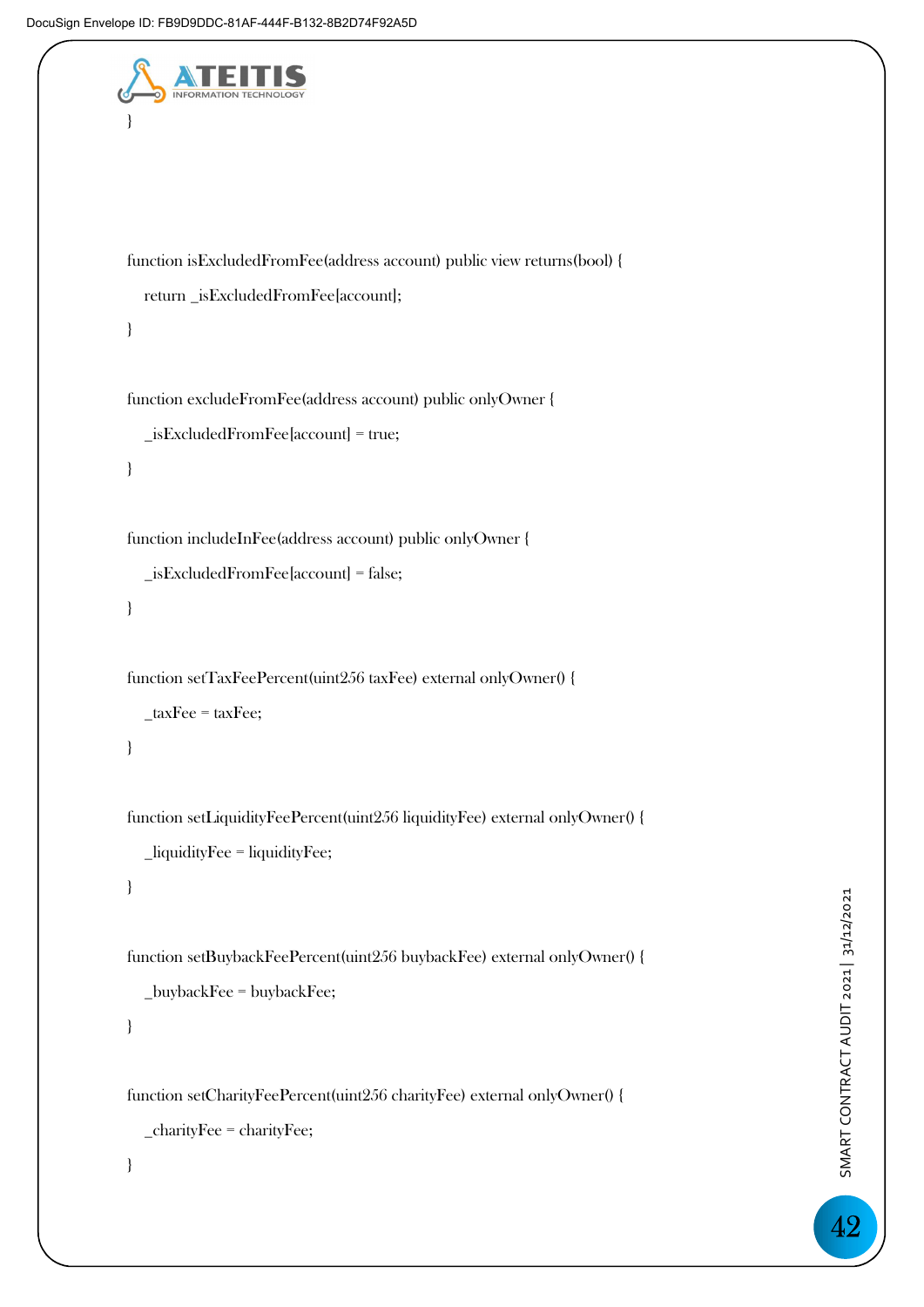

 function setMaxTxAmount(uint256 maxTxAmount) external onlyOwner() { \_maxTxAmount = maxTxAmount; }

 function setNumTokensSellToAddToLiquidity(uint256 \_minimumTokensBeforeSwap) external onlyOwner() {

minimumTokensBeforeSwap = \_minimumTokensBeforeSwap;

}

function setcharityWalletAddress(address \_charityWalletAddress) external onlyOwner() {

```
 charityWalletAddress = payable(_charityWalletAddress);
```
}

function setSwapAndLiquifyEnabled(bool \_enabled) public onlyOwner {

swapAndLiquifyEnabled = \_enabled;

emit SwapAndLiquifyEnabledUpdated(\_enabled);

}

 function transferToAddressETH(address payable recipient, uint256 amount) private { recipient.transfer(amount);

}

//to recieve ETH from uniswapV2Router when swaping receive() external payable {}

/////---BUYBACK----////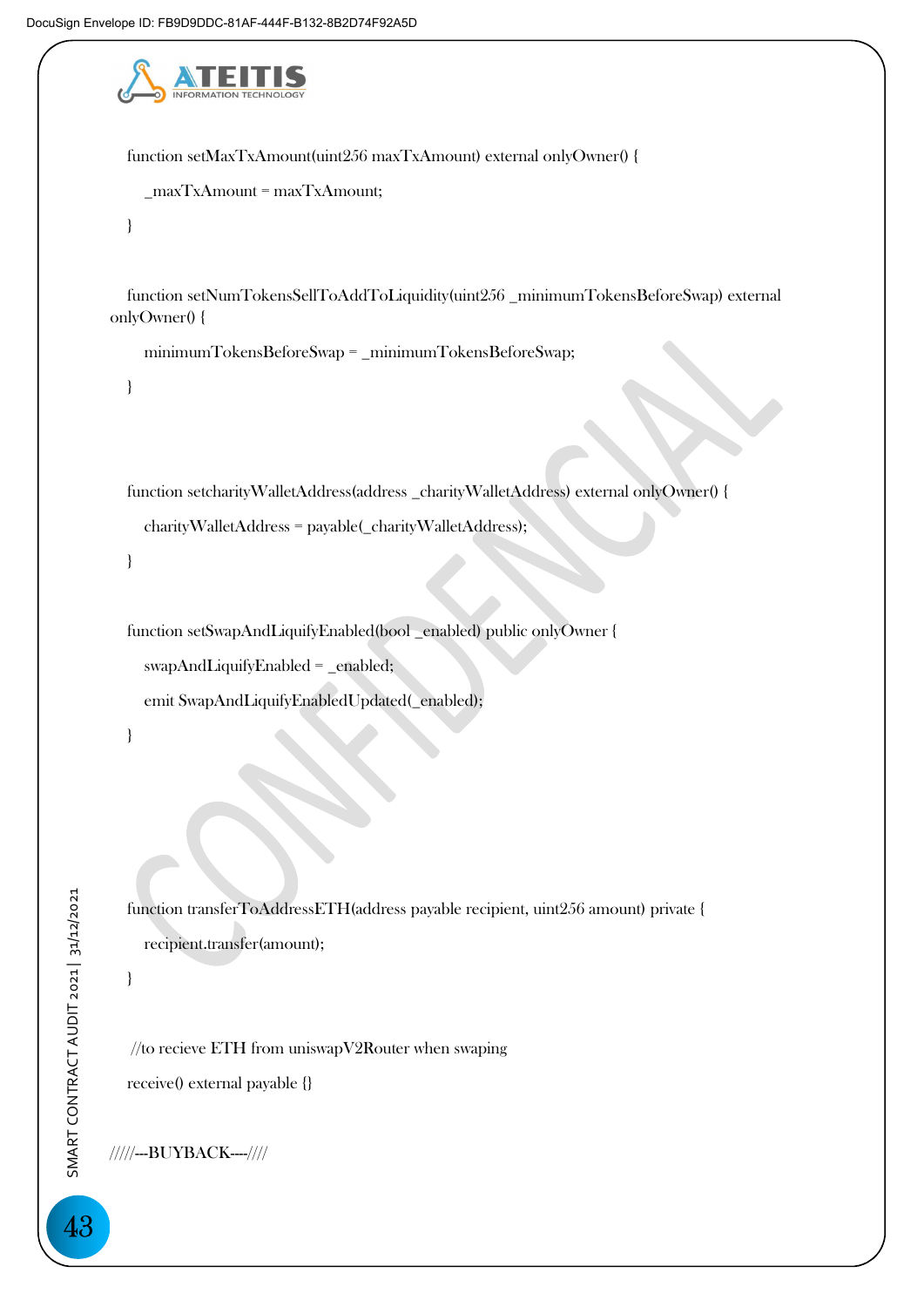

```
 event SwapETHForTokens(uint256 amountIn, address[] path); 
   uint256 private buyBackUpperLimit = 1 * 10**18; 
  uint256 private minBalanceForBuyback = 1 * 10 * 18;
   uint256 private buybackFactor = 1; 
   bool public buyBackEnabled = true; 
   event BuyBackEnabledUpdated(bool enabled); 
   function buyBackUpperLimitAmount() public view returns (uint256) { 
     return buyBackUpperLimit; 
   } 
   function buyBackTokens(uint256 amount) private lockTheSwap 
   { 
       if (amount > 0) {
          swapETHForTokens(amount); 
 } 
   } 
   function checkForBuyBack() private lockTheSwap 
   { 
     uint256 balance = address(this).balance; 
     if (buyBackEnabled && balance > minBalanceForBuyback)
```

```
 {
```
}

if (balance > buyBackUpperLimit)

```
 {
```
balance = buyBackUpperLimit;

buyBackTokens(balance.div(100).mul(buybackFactor));

```
 }
```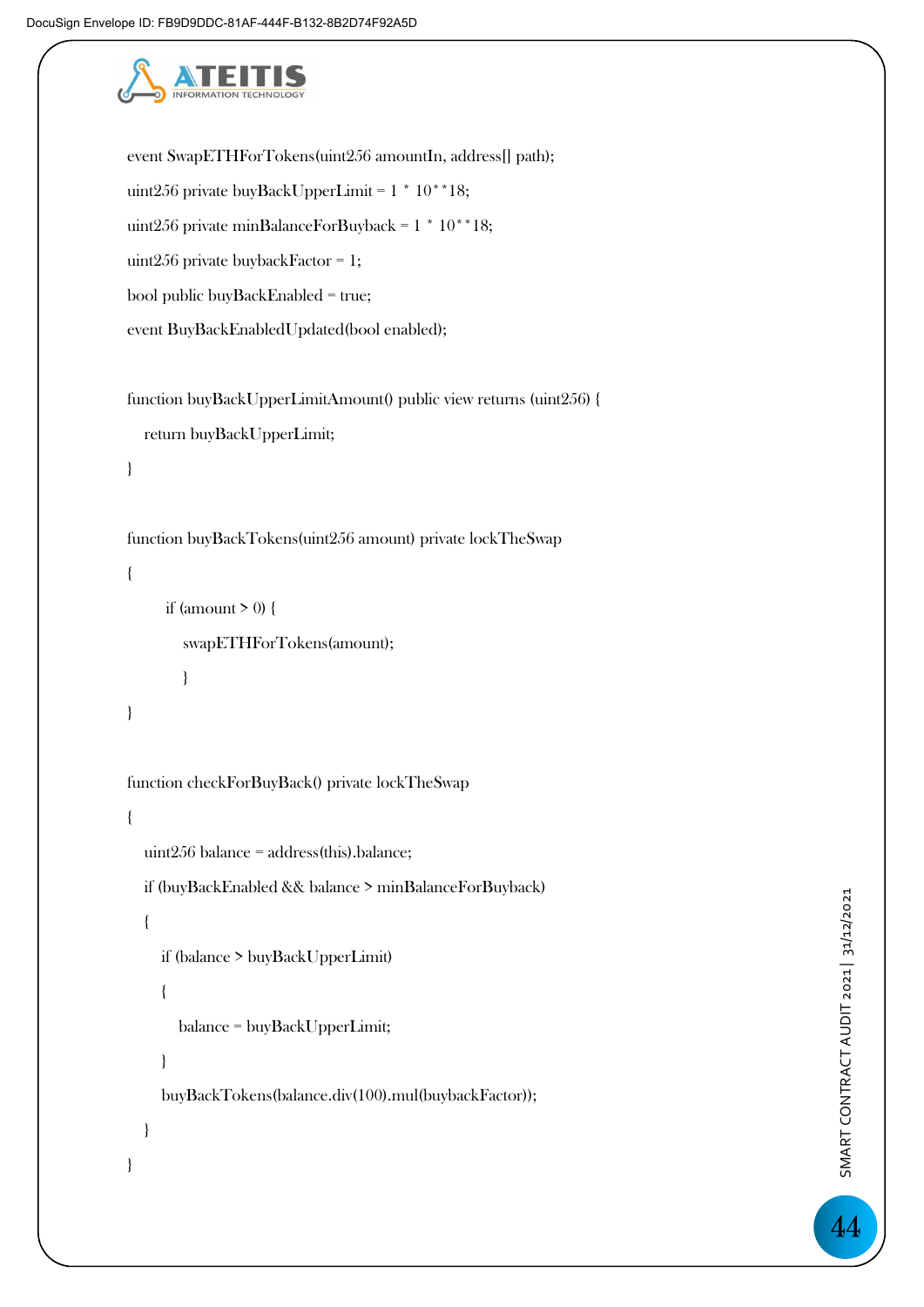

```
 function swapETHForTokens(uint256 amount) private 
 { 
  \frac{1}{2} generate the uniswap pair path of token \rightarrow weth
  address[] memory path = new address[](2);
  path[0] = uniswapV2Router.WETH(0);
  path[1] = address(this); // make the swap 
   uniswapV2Router.swapExactETHForTokensSupportingFeeOnTransferTokens{value: amount}( 
     0, // accept any amount of Tokens 
     path, deadAddress, // Burn address 
     block.timestamp.add(300)); 
   emit SwapETHForTokens(amount, path); 
 } 
 function setBuybackUpperLimit(uint256 buyBackLimit) external onlyOwner() { 
  buyBackUpperLimit = buyBackLimit *10**18;
 } 
 function setMinBalanceForBuyback(uint256 _balanceInWei) external onlyOwner() { 
   minBalanceForBuyback = _balanceInWei; 
 } 
function setBuybackFactor(uint256 _percent) external onlyOwner() {
   buybackFactor = _percent;
```
function setBuyBackEnabled(bool \_enabled) public onlyOwner {

 $buyBackEnabeled = enabled;$ 

emit BuyBackEnabledUpdated(\_enabled);

}